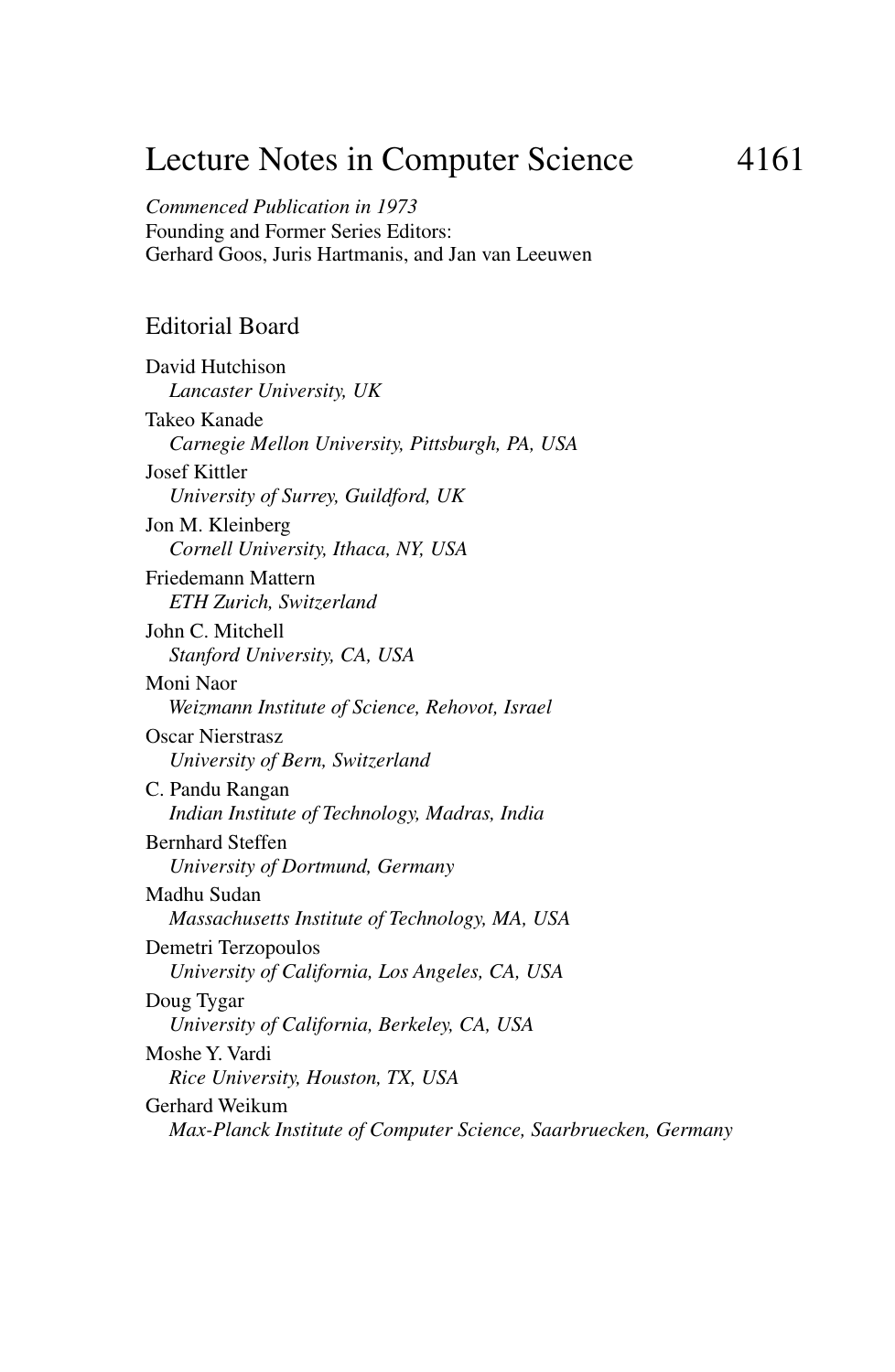Richard Harper Matthias Rauterberg Marco Combetto (Eds.)

# Entertainment Computing – ICEC 2006

5th International Conference Cambridge, UK, September 20-22, 2006 Proceedings

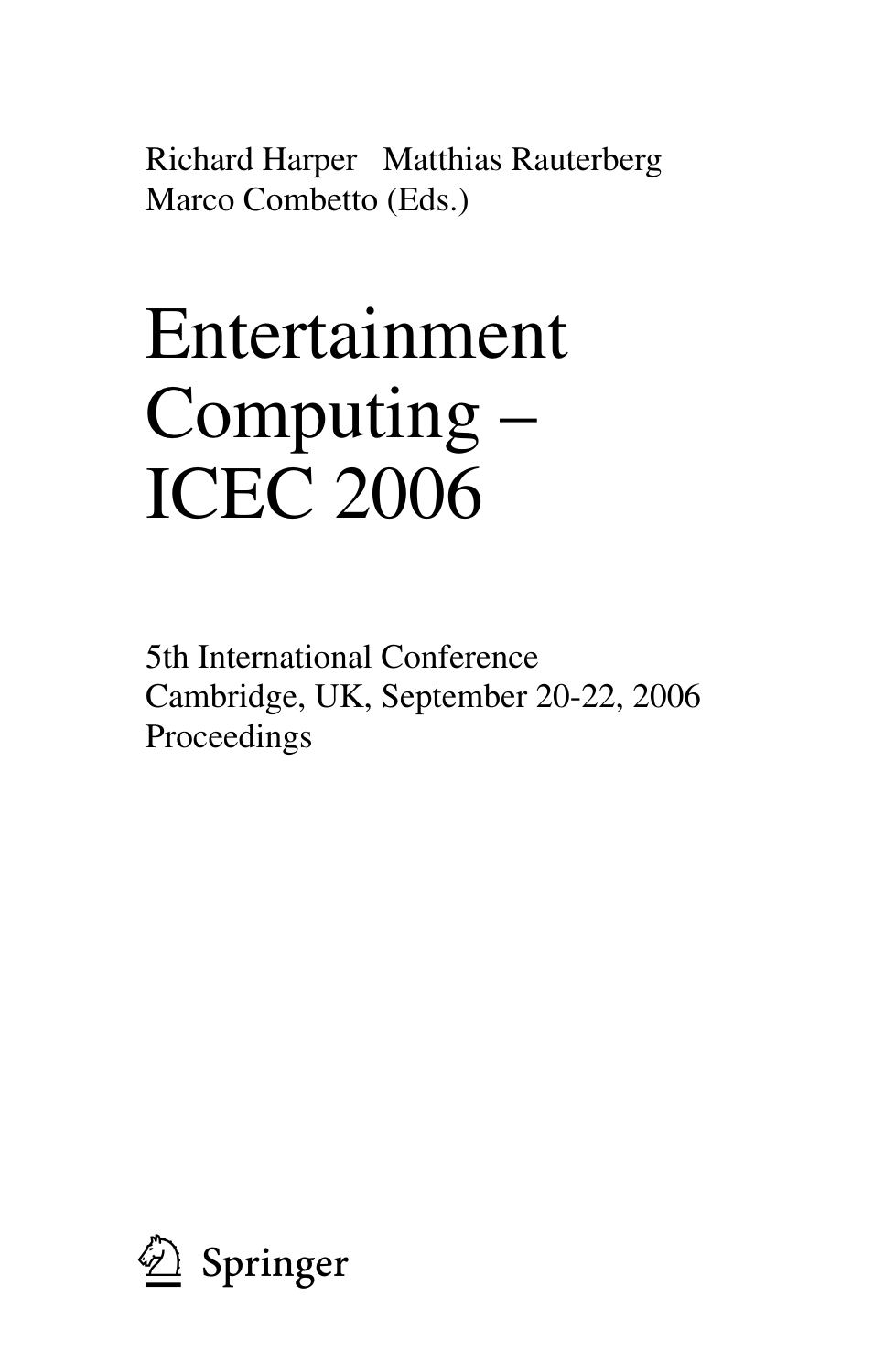Volume Editors

Richard Harper Microsoft Research Cambridge Socio-Digital Systems 7 J.J: Thomson Ave, Cambridge, CB3 OFB, UK E-mail: harper@microsoft.com

Matthias Rauterberg Technische Universiteit Eindhoven Department of Industrial Design Den Dolech 2, 5612 AZ Einhoven, The Netherlands E-mail: g.w.m.rauterberg@tue.nl

Marco Combetto Micorsoft Research External Research Office 7 J.J. Thomson Ave, Cambridge, CB3 OFB, UK E-mail: Marco.Combetto@microsoft.com

Library of Congress Control Number: 2006932580

CR Subject Classification (1998): H.5, H.4, H.3, I.2, I.3, I.7, J.5

LNCS Sublibrary: SL 3 – Information Systems and Application, incl. Internet/Web and HCI

| ISSN    | 0302-9743                                             |
|---------|-------------------------------------------------------|
| ISBN-10 | 3-540-45259-1 Springer Berlin Heidelberg New York     |
| ISBN-13 | 978-3-540-45259-1 Springer Berlin Heidelberg New York |

This work is subject to copyright. All rights are reserved, whether the whole or part of the material is concerned, specifically the rights of translation, reprinting, re-use of illustrations, recitation, broadcasting, reproduction on microfilms or in any other way, and storage in data banks. Duplication of this publication or parts thereof is permitted only under the provisions of the German Copyright Law of September 9, 1965, in its current version, and permission for use must always be obtained from Springer. Violations are liable to prosecution under the German Copyright Law.

Springer is a part of Springer Science+Business Media

springer.com

© IFIP International Federation for Information Processing 2006 Printed in Germany

Typesetting: Camera-ready by author, data conversion by Scientific Publishing Services, Chennai, India Printed on acid-free paper SPIN: 11872320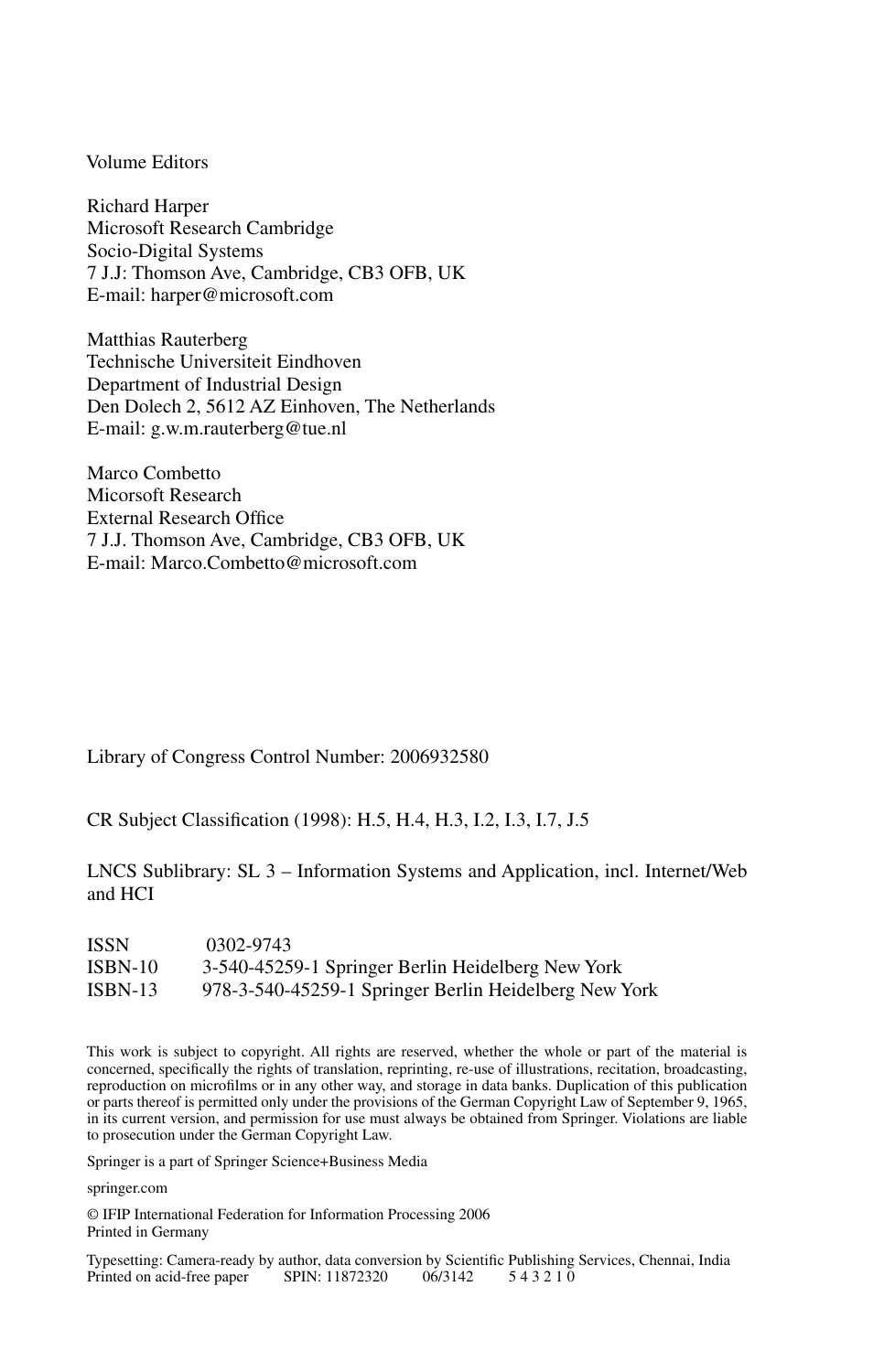# **Foreword**

Welcome to the proceedings of ICEC 2006

Firstly, we are pleased with the solid work of all the authors who contributed to ICEC 2006 by submitting their papers. ICEC 2006 attracted 47 full paper submissions, 48 short paper submissions in total 95 technical papers. Based on a thorough review and selection process by 85 international experts from academia and industry as members of the Program Committee, a high-quality program was compiled. The International Program Committee consisted of experts from all over the world: 2 from Austria, 1 from Canada, 3 from China, 3 from Finland, 3 from France, 11 from Germany, 2 from Greece, 2 from Ireland, 5 from Italy, 10 from Japan, 1 from Korea, 7 from Netherlands, 2 from Portugal, 1 from Singapore, 3 from Spain, 3 from Sweden, 1 from Switzerland, 15 from UK, and 14 from USA. The final decision was made by review and conference chairs based on at least three reviewers' feedback available online via the conference management tool. As a result, 17 full papers and 17 short papers were accepted as submitted or with minor revisions. For the remaining submissions, 28 were recommended to change according to the reviews and were submitted as posters. This proceedings volume presents 62 technical contributions which are from many different countries: Belgium, Canada, P.R. China, Denmark, Finland, France, Germany, Italy, Japan, Korea, The Netherlands, Portugal, Singapore, Spain, Sweden, Taiwan, the UK, and USA. The technical papers accepted (17 full papers, 17 short papers) are compiled and presented in this volume in the order they were presented at the conference. In particular they are allocated to one of the following presentation sessions: (1) Agents; (2) Cultural and Psychological Metrics; (3) Transforming Broadcast Experience; (4) Culture, Place, Play (5) Display Technology; (6) Authoring Tools 1; (7) Object Tracking; (8) Edutainment (9) Networked Games; (10) Authoring Tools 2. All poster papers are listed separately and presented in a specific section of this book.

July 2006 Richard Harper Marco Combetto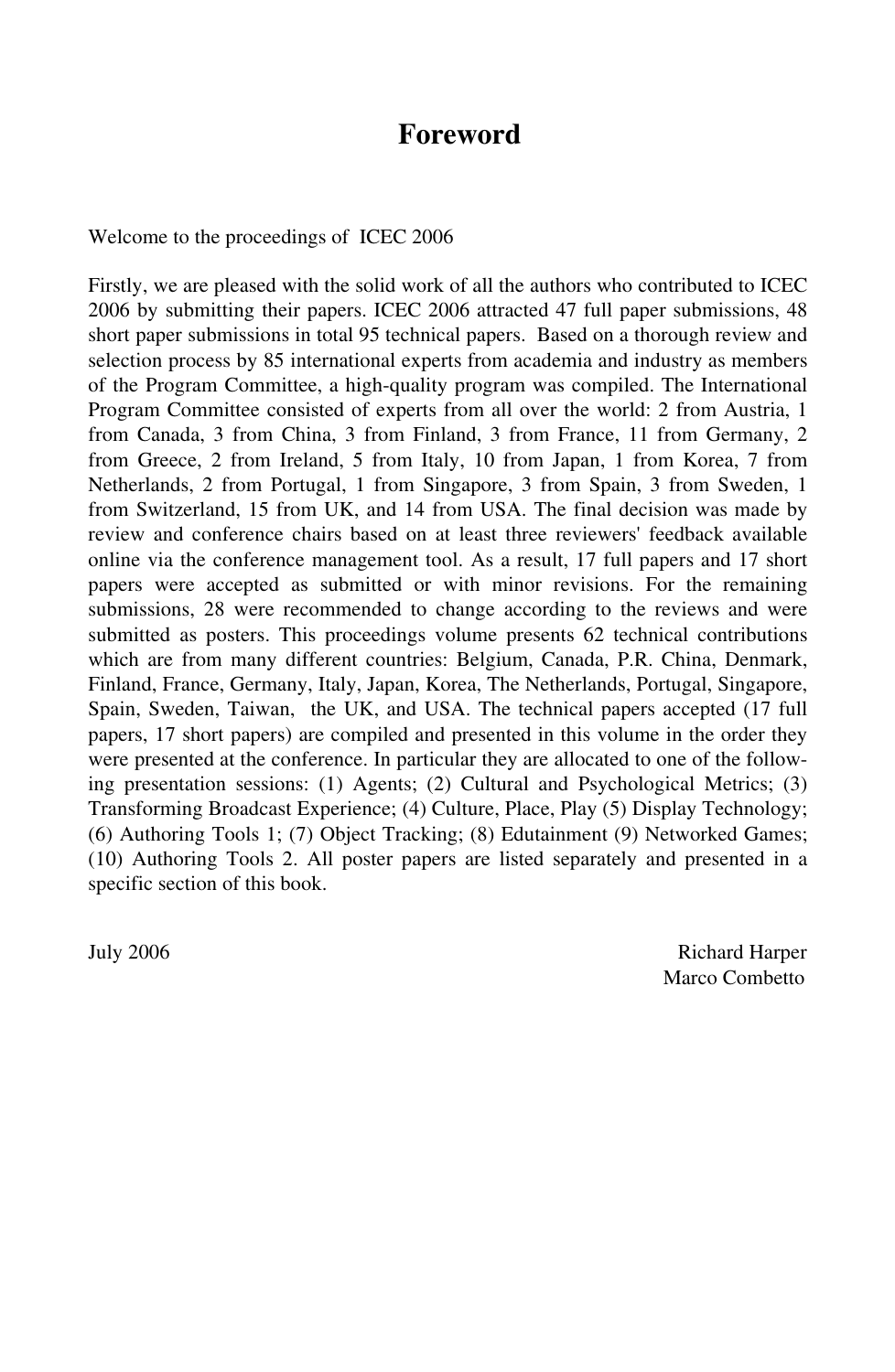# **Preface**

Entertainment has come to occupy an extremely important part of our life by refreshing us and activating our creativity and providing different media for expression. Recently, with the advances made in computing, sensors and networks, new types of entertainment have been emerging such as video games, edutainment, robots, and networked games. In the meanwhile various degrees of entertainment are valuable to improve teaching, learning and in general knowledge and information sharing. New form of entertainment are appearing and are investigated by different disciplines and different sciences. Regrettably, until recently, entertainment has not been among the major research areas within the field of information processing. Since there are huge industries and markets devoted to entertainment, this unbalance seems very uncomfortable and is the subject of large discussions.

The new forms of entertainment have the potential to change our lives, so it is necessary for people who work in this area to discuss various aspects of entertainment and to promote entertainment-related research.

With this basic motivation, the General Assembly of the International Federation of Information Processing (IFIP) approved in August 2002 the establishment of the Specialist Group on Entertainment Computing (SG16). The responsibility of SG16 is to monitor and promote research and development activities related to entertainment computing throughout the world. One of the major activities of SG16 is to organize and support the International Conference on Entertainment Computing (ICEC). The ICEC is expected to bring together researchers, developers, and practitioners working in the area of entertainment computing. The conference covers a broad range of entertainment computing topics, such as theoretical studies, social and cultural aspects, new hardware/software development, integrated systems, human interfaces and interactions, and applications.

Let's take a brief look at the history of ICEC. The annual conference started in 2002 as the International Workshop on Entertainment (IWEC 2002), which was held May 14–17, 2002 in Makuhari, Japan. The workshop attracted more than 100 participants, and 60 papers were published in the proceedings by Kluwer. Based on the success of IWEC 2002, SG16 upgraded the workshop to a conference and organized ICEC 2003. ICEC 2003 was held May 8–10, 2003 at the Entertainment Technology Center of Carnegie Mellon University, Pittsburgh, USA. ICEC 2003 was also successful, with more than 100 attendees and 20 highly select papers. All of the papers of ICEC 2003 were accepted by ACM for inclusion in their ACM online digital library. The following year, ICEC crossed the Atlantic Ocean to move to Europe, and ICEC 2004 was held September 1–3, 2004 at the Technical University of Eindhoven in The Netherlands.

The conference attracted more than 150 attendees, and 27 full papers were published by Springer in the *Lecture Notes in Computer Science* (LNCS) series.

In 2005, ICEC came back to Japan, and was held at Kwansei Gakuin University, Sanda. In this conference the Committee selected more than 50 papers, and these papers are published in this LNCS volume.

Finally, in 2006, ICEC was hosted for the first time in the UK, in Cambridge, hosted by Microsoft Research and the University of Cambridge.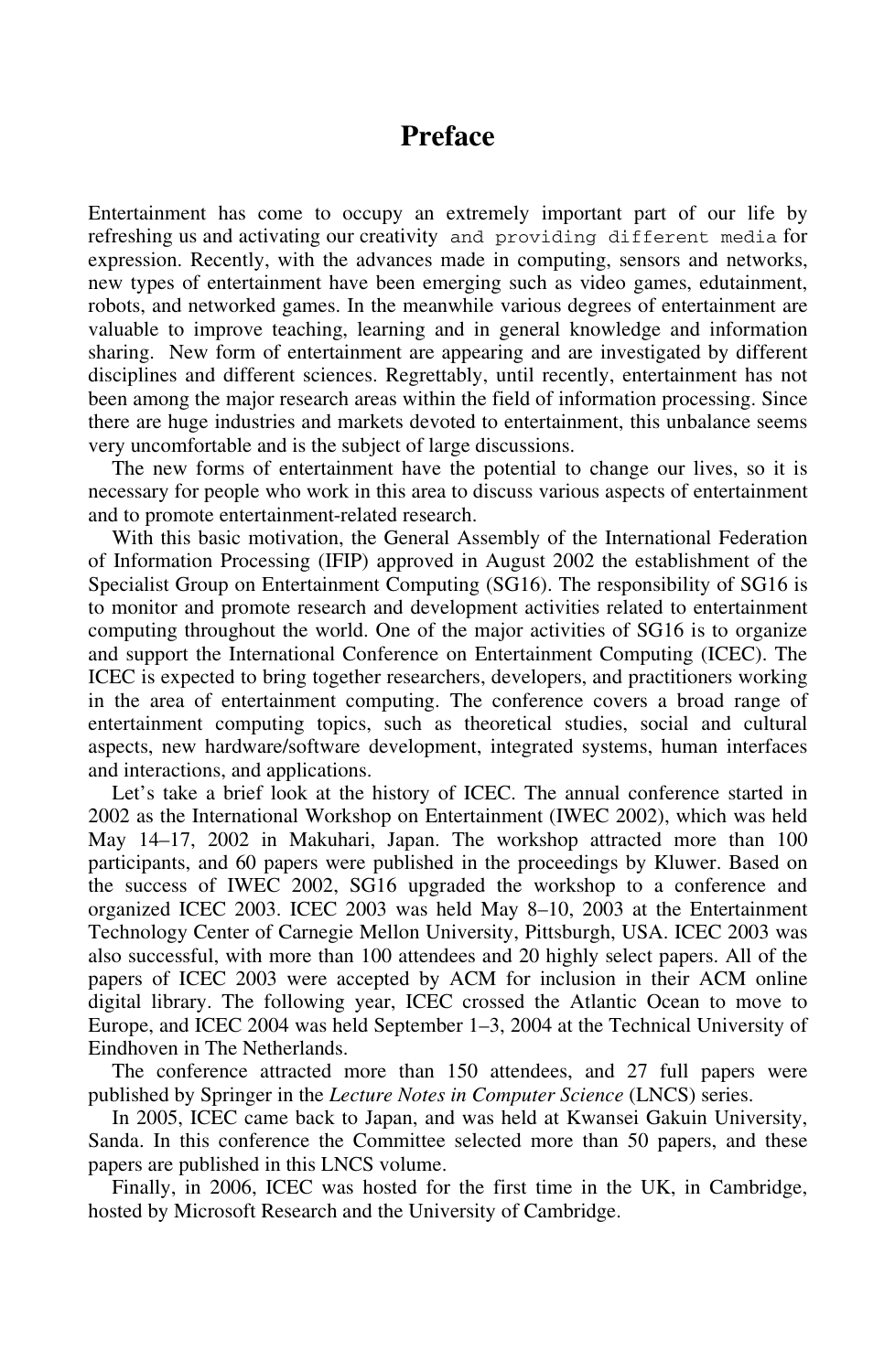For the success of ICEC 2006, we express our special thanks to all the people who worked so hard to organize the conference: the University of Cambridge for the support and to all people of Microsoft Research Cambridge that supported the organization from end to end in the Local Organization Committee.

We are also grateful for the contribution of all the paper reviewers as well as the sponsors and cooperating societies.

July 2006 Richard Harper Marco Combetto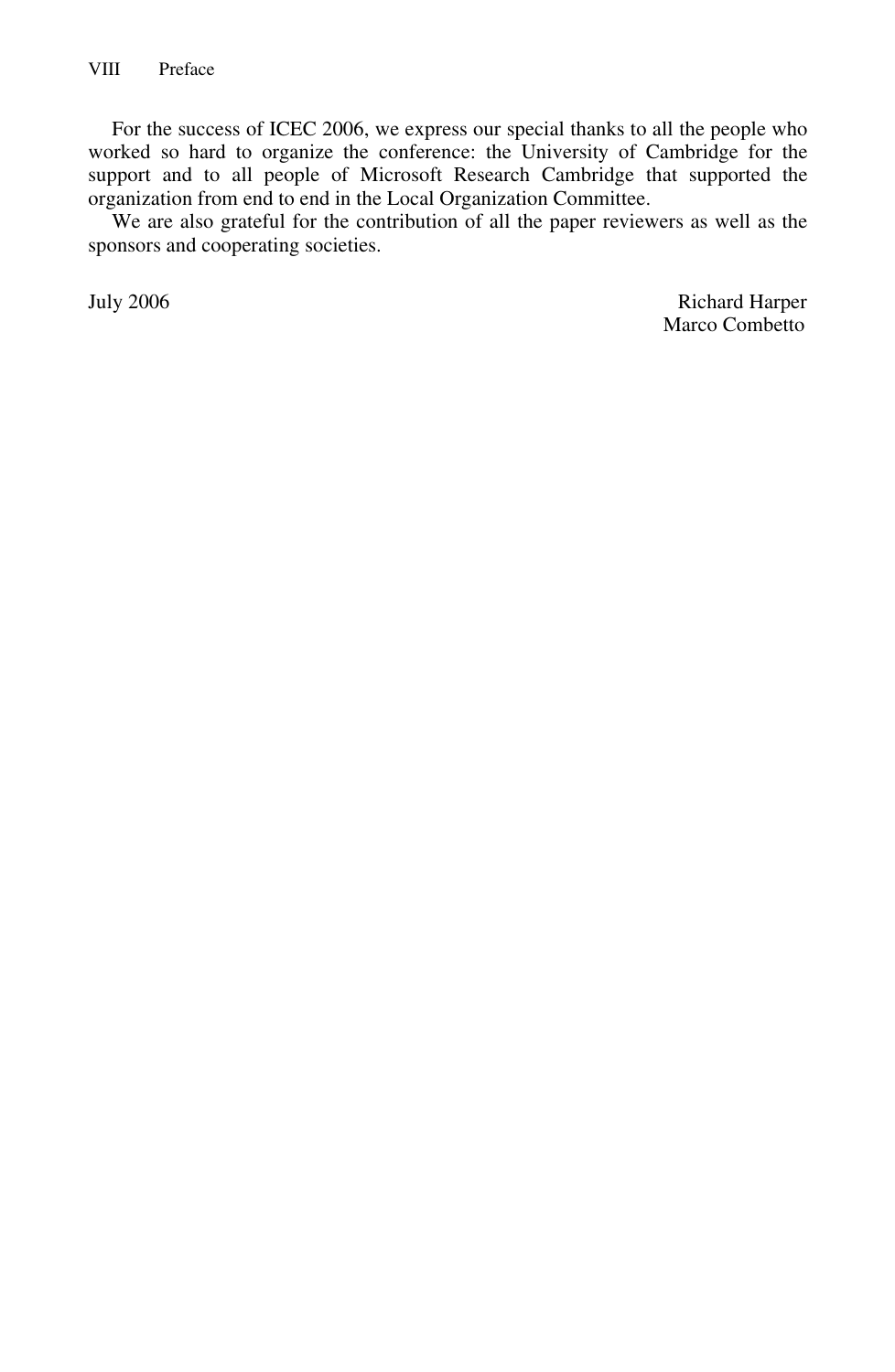# **Committees**

# **Chair**

Richard Harper Microsoft Research, UK

## **International Chair**

Matthias Rauterberg TU Eindhoven, Netherlands

# **Steering Committee**

Stéphane Natkin CNAM, France

Marc Cavazza University of Teesside, UK Tak Kamae Tokyo Women's Medical University, Japan Lizhuang Ma Shanghai Jiao Tong University, China Don Marinelli Carnegie Mellon University, USA Ryohei Nakatsu Kwansei Gakuin University, Japan Matthias Rauterberg TU Eindhoven, The Netherlands Peter Robinson University of Cambridge, UK Andy Sloane University of Wolverhampton, UK Bill Swartout University of Southern California, USA

## **Program Committee**

Matteo Bittanti IULM, Italy Gerhard Buurman HGKZ, Switzerland David England LJM University, UK

Christian Bauckhage Deutsche Telekom, Germany Michael Buro University of Alberta, Canada Alexander Braendle Microsoft Research, UK Christos Bouras University of Patras, Greece Brad J. Bushman University of Michigan, USA University of Lisbon, Portugal Luca Chittaro **University of Udine**, Italy Paolo Ciancarini University of Bologna, Italy Antonio Cisternino University of Pisa, Italy Adrian David Cheok Nanyang Technological University, Singapore Ralf Dörner FH Wiesbaden, Germany Steven Furnell University of Plymouth, UK Sidney Fels University of British Columbia, Canada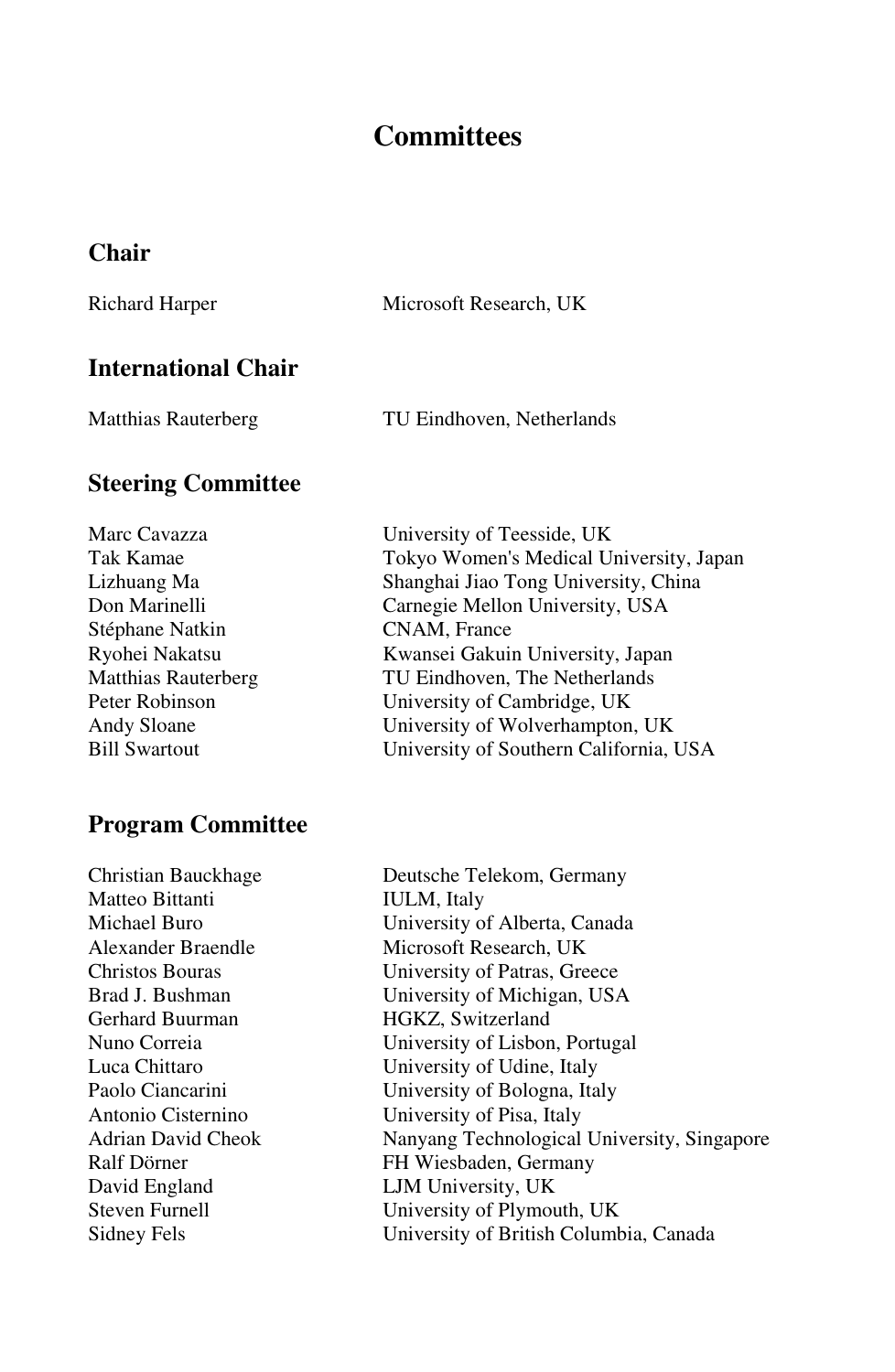Catherine Garbay CNRS, France Antonio Camara YDreams, Portugal Gianluca DiCagno BSoft, Italy Roberto Grossi University of Pisa, Italy Goffredo Haus University of Milan, Italy Ernst A. Heinz UMIT, Austria Hiroyuki Iida JAIST, Japan Wijnand IJsselsteijn TU/e, The Netherlands Börje Karlsson PUC-Rio, Brazil Markus Koch C-LAB, Germany Ville-Veikko Mattila Nokia, Finland Ian Marshall Coventry University, UK Yoshihiro Okada Kyushu, Japan Kees Overbeeke TU/e, The Netherlands Mark Perry Brunel University, UK Christian Reimann C-Lab, Germany Paolo Remagnino Kingston University, UK Leonie Schäfer EU-DG ISM, Belgium Leonid Smalov Coventry University, UK Scott Stevens CMU, USA Masahiko Tsukamoto Kobe Univerity, Japan

Susan Gold Sierra Nevada College, USA Michael Haller Upper Austria University, Austria H.J. van den Herik University of Maastricht, The Netherlands Michael Herczeg University of Luebeck, Austria Javier Jaén Polytechnic University of Valencia, Spain Francisco Javier Marin Universidad de Málaga, Spain Oskar Juhlin Interactive Institute, Sweden Haruhiro Katayose Kwansei Gakuin University, Japan Oliver Lemon Edinburgh University, UK James Lester North Carolina State University, USA Olli Leino University of Lapland, Finland Hitoshi Matsubara Future University-Hakodate, Japan Frans Mäyrä University of Tampere, Finland Carsten Magerkurth Fraunhofer IPSI, Germany Anton Nijholt University of Twente, The Netherlands Zhigeng Pan Zhejiang University, China Theresa-Marie Rhyne North Carolina State University, USA<br>Abdennour El Rhalibi Liverpool JM University. UK Liverpool JM University, UK Mark Riedl University of Southern California, USA Marco Roccetti University of Bologna, Italy Marcos Rodrigues Sheffield Hallam University, UK Ben Salem Kwansei Gakuin University, Japan Nikitas Sgouros University of Piraeus, Greece Norbert Streitz Fraunhofer IPSI, Germany João Manuel R. S. Tavares Universidade do Porto, Portugal Ruck Thawonmas Ritsumeikan University, Japan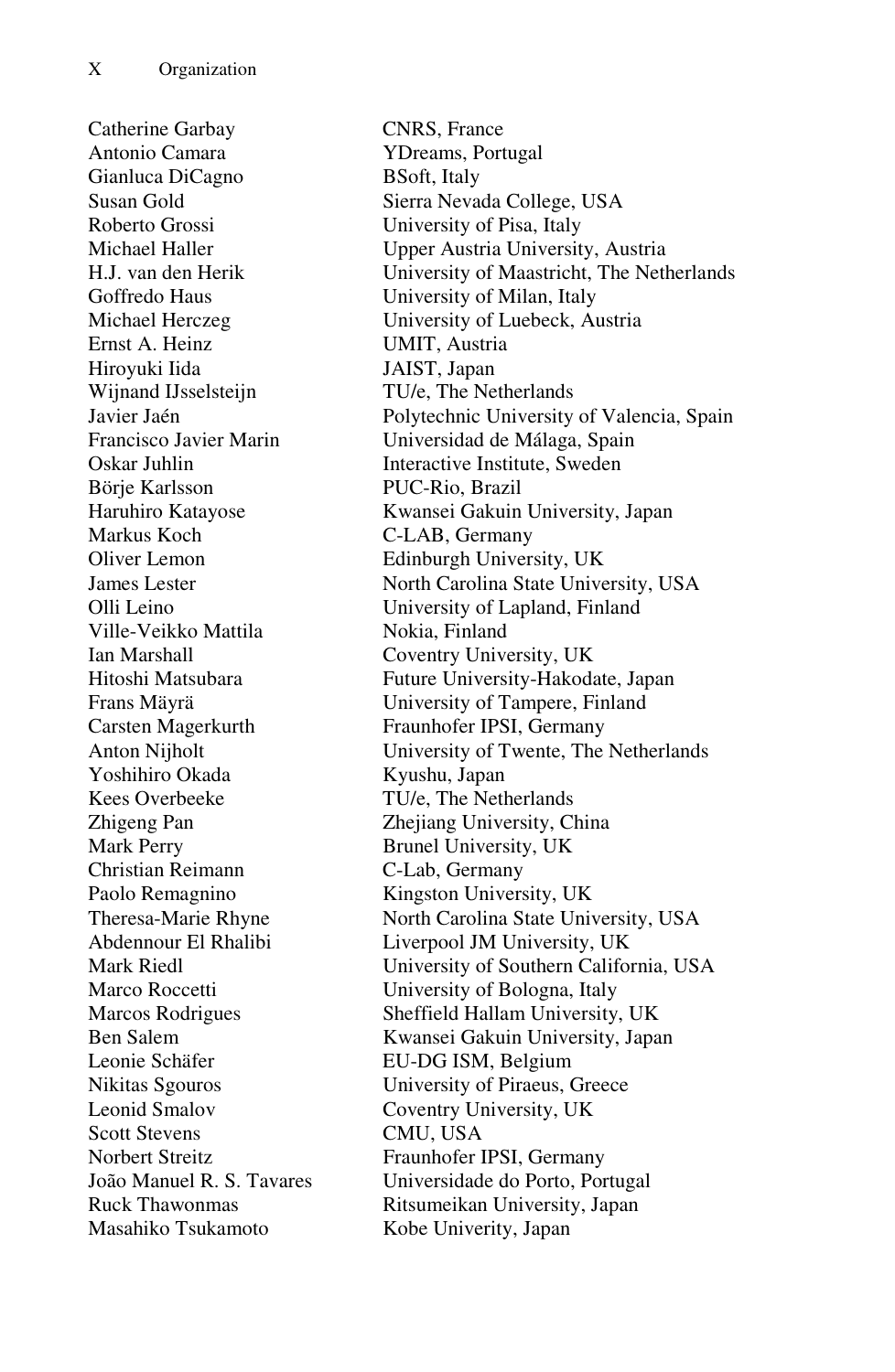| Christian Thurau  | University of Bielefeld, Germany |
|-------------------|----------------------------------|
| Clark Verbrugge   | Sable McGill, Canada             |
| Frans Vogelaar    | KHM, Germany                     |
| Annika Waern      | SICS, Sweden                     |
| Lars Wolf         | TU Braunschweig, Germany         |
| Pierre-Louis Xech | Microsoft Research, UK           |
| Iyun Seng Yang    | KAIST, Korea                     |
| Michael Young     | NCS University, USA              |
| Robert Zubek      | Northwestern University, USA     |
| Michael Zyda      | ISI, USA                         |
|                   |                                  |

# **Organization Chair**

Marco Combetto Microsoft Research, UK

# **Organization Support**

TEAM Event Management

# **In Collaboration With**

University of Cambridge

# **Sponsors**

Microsoft Research

# **Cooperating Societies**

Association for Computing Machinery British HCI Group Digital Games Research Association Fun & Games 2006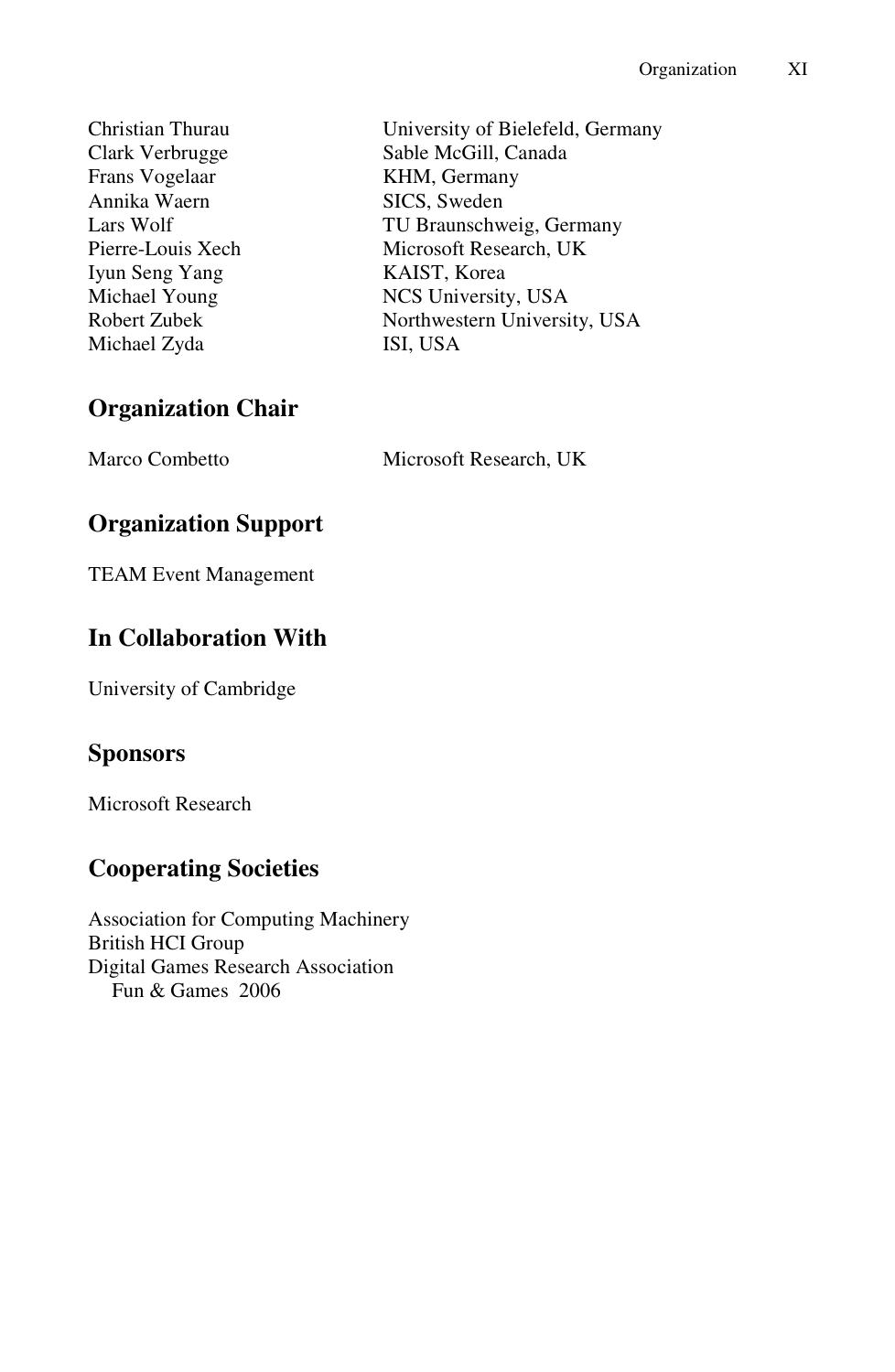# **IFIP SG16**

SG16 (Specialist Group on Entertainment Computing) was established at the General Assembly of IFIP (International Federation on Information Processing) in 2001. A new Technical Committee (TC) on Entertainment Computing was proposed to IFIP (approval pending) in the following way:

#### **Aims:**

To encourage computer applications for entertainment and to enhance computer utilization in the home, the Technical Committee will pursue the following aims:

- To enhance algorithmic research on board and card games
- To promote a new type of entertainment using information technologies
- To encourage hardware technology research and development to facilitate implementing entertainment systems, and
- To encourage haptic and non-traditional human interface technologies for entertainment.

#### **Scopes:**

1. Algorithms and strategies for board and card games

- Algorithms for board and card games
- Strategy controls for board and card games
- Level setups for games and card games

2. Novel entertainment using ICT

- Network-based entertainment
- Mobile entertainment
- Location-based entertainment
- Mixed reality entertainment

#### 3. Audio

- Music informatics for entertainment
- 3D audio for entertainment
- Sound effects for entertainment
- 4. Entertainment human interface technologies
	- Haptic and non-traditional human interface technologies
	- Mixed reality human interface technologies for entertainment
- 5. Entertainment robots
	- ICT-based toys
	- Pet robots
	- Emotion models and rendering technologies for robots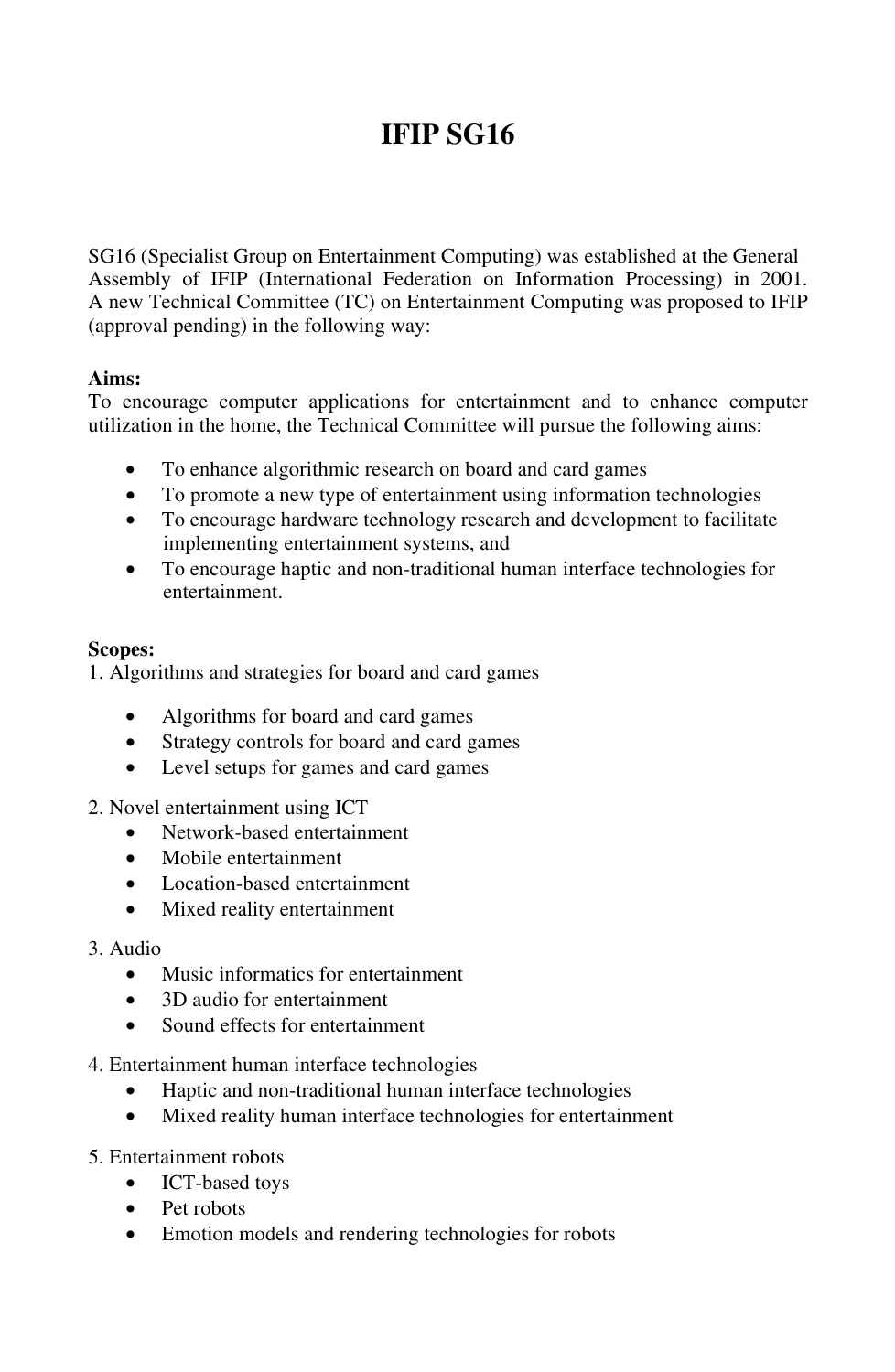- 6. Entertainment systems
	- Design of entertainment systems
	- Entertainment design toolkits
	- Authoring systems
- 7. Theoretical aspects of entertainment
	- Sociology, psychology and physiology for entertainment
	- Legal aspects of entertainment
- 8. Video game and animation technologies
	- Video game hardware and software technologies
	- Video game design toolkits
	- Motion capture and motion design
	- Interactive storytelling
	- Digital actors and emotion models

9. Interactive TV and movies

- Multiple view synthesis
- Free viewpoint TV
- Authoring technologies

10. Edutainment

- Entertainment technologies for children's education
- Open environment entertainment robots for education

# **SG16 Members (2006)**

**Chair**  Ryohei Nakatsu - Kwansei Gakuin University, Japan **Vice-Chair**  Matthias Rauterberg –TU Eindhoven, The Netherlands **Secretary**  Ben Salem - Kwansei Gakuin University, Japan

#### **National Representatives**

- Galia Angelova Bulgarian Academy of Sciences, Bulgaria
- Sidney Fels University of British Columbia, Canada
- Zhigeng Pan Zhejiang University, China
- Ville-Veikko Mattila Nokia Research Center, Finland
- Bruno Arnaldi IRISA-INRIA, France
- Richard Reilly University College Dublin, Ireland
- Paolo Ciancarini University of Bologna, Italy
- Barnabas Takacs Hungarian Academy of Science, Hungary
- Takehiko Kamae National Institute of Informatics, Japan
- Hyun S. Yang KAIST, Korea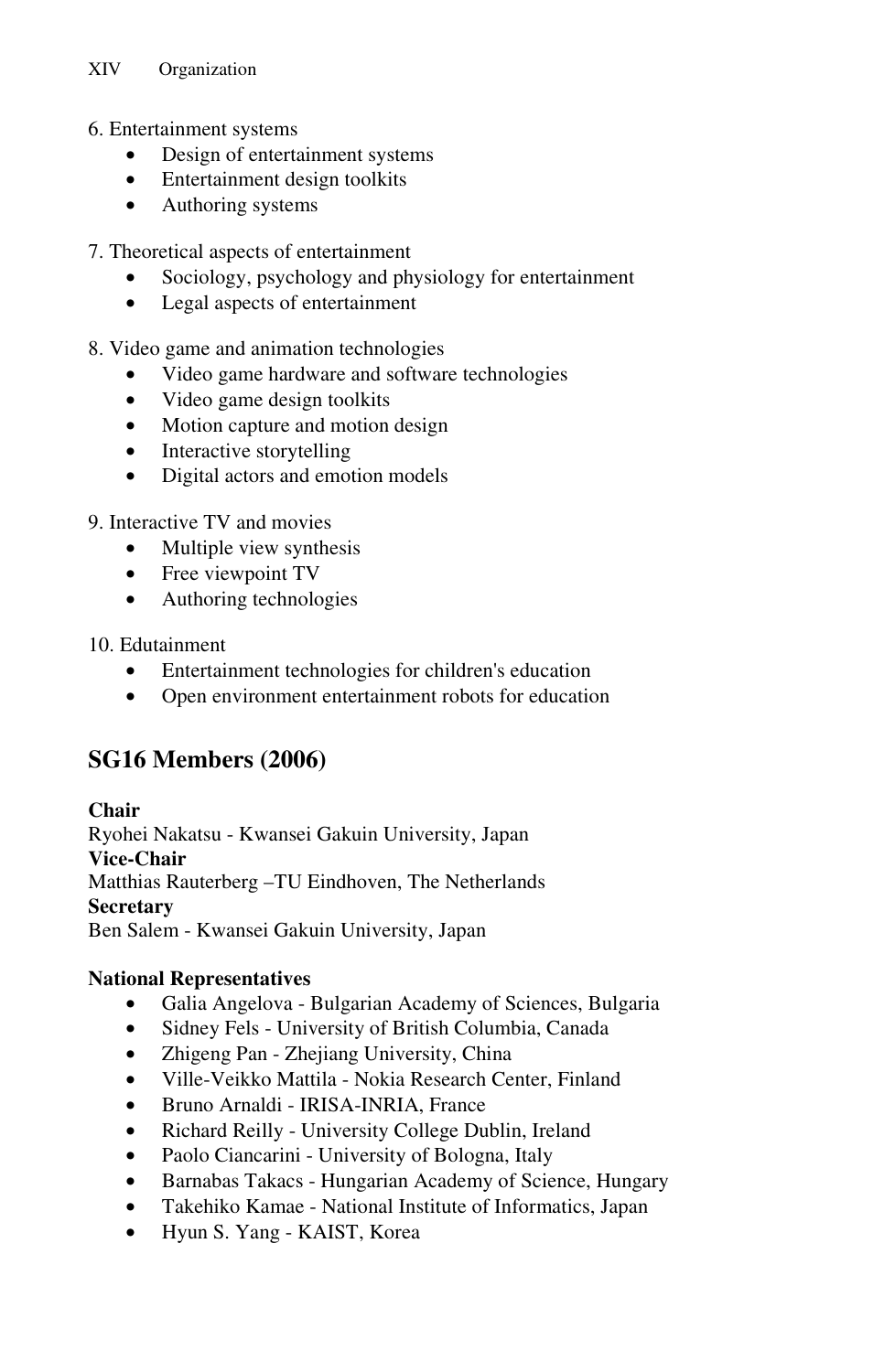- Matthias Rauterberg TU Eindhoven, The Netherlands
- Geir Egil Myhr University of Tromsö, Norway
- Nueno Correira New University of Lisbon, Portugal
- Adrian David Cheok National University of Singapore, Singapore
- Pedro Gonzalez Calero Complutense University of Madrid, Spain
- Natanicha Chorpothong Assumption University, Thailand
- Marc Cavazza University of Teesside, UK
- Donald Marinelli Carnegie Mellon University, USA

#### **WG Chair persons**

- **WG16.1** Marc Cavazza University of Teesside, UK
- **WG16.2** Hitoshi Matsubara Future University-Hakodate, Japan
- **WG16.3** Matthias Rauterberg TU Eindhoven, The Netherlands
- **WG16.4** Jaap van den Herik University of Maastricht, The Netherlands
- **WG16.5** Andy Sloane University of Wolverhampton, UK

# **Working Groups (WG)**

#### **WG16.1 Digital Storytelling**

Storytelling is one of the core technologies of entertainment. Especially with the advancement of information and communication technologies (ICT), a new type of entertainment called video games has been developed, where interactive story development is the key that makes those games really entertaining. At the same time, however, there has not been much research on the difference between interactive storytelling and conventional storytelling. Also, as the development of interactive storytelling needs a lot of time and human power, it is crucial to develop technologies for automatic or semiautomatic story development. The objective of this working group is to study and discuss these issues.

#### **WG16.2 Entertainment Robot**

Robots are becoming one of the most appealing forms of entertainment. New entertainment robots and/or pet robots are becoming popular. Also, from a theoretical point of view, compared with computer graphics-based characters/animations, robots constitute an interesting research object as they have a physical entity. Taking these aspects into consideration, it was decided at the SG16 annual meeting that a new working group on entertainment robots is to be established.

#### **WG16.3 Theoretical Basis of Entertainment**

Although the entertainment industry is huge, providing goods such as video games, toys, movies, etc., little academic interest has been paid to such questions as what is the core of entertainment, what are the technologies that would create new forms of entertainment, and how can the core technologies of entertainment be applied to other areas such as education, learning, and so on. The main objective of this WG is to study these issues.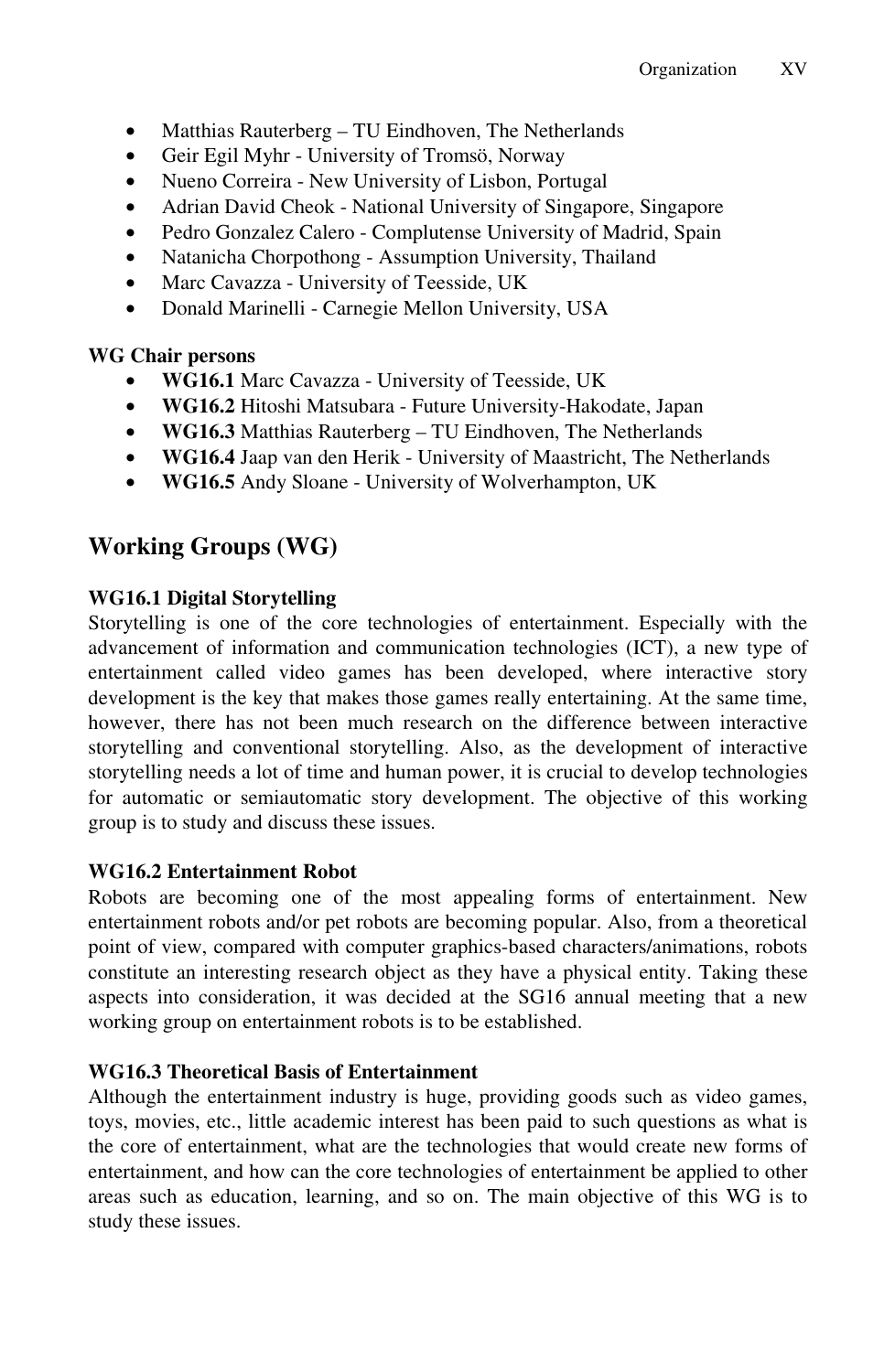#### **WG16.4 Games and Entertainment Computing**

The scope of this work group includes, but is not limited to, the following applications, technologies, and activities.

Applications:

- Analytical games (e.g., chess, go, poker)
- Commercial games (e.g., action games, role-playing games, strategy games)
- Mobile games (e.g., mobile phones, PDAs)
- Interactive multimedia (e.g., virtual reality, simulations)

Technologies:

- Search Techniques
- Machine Learning
- Reasoning
- Agent Technology
- Human Computer Interaction

#### **WG16.5 Social and Ethical Issues in Entertainment Computing**

The social and ethical implications of entertainment computing include:

- Actual and potential human usefulness or harm of entertainment computing
- Social impact of these technologies
- Developments of the underlying infrastructure
- Rationale in innovation and design processes
- Dynamics of technology development
- Ethical development
- Cultural diversity and other cultural issues
- Education of the public about the social and ethical implications of Entertainment computing, and of computer professionals about the effects of their work.

WG 16.5 explicitly cares about the position of, and the potentials for, vulnerable groups such as children, the less-educated, disabled, elderly and unemployed people, cultural minorities, unaware users and others.

Anyone who is qualified and interested in active participation in one of the working groups is kindly invited to contact one of the WG chairs.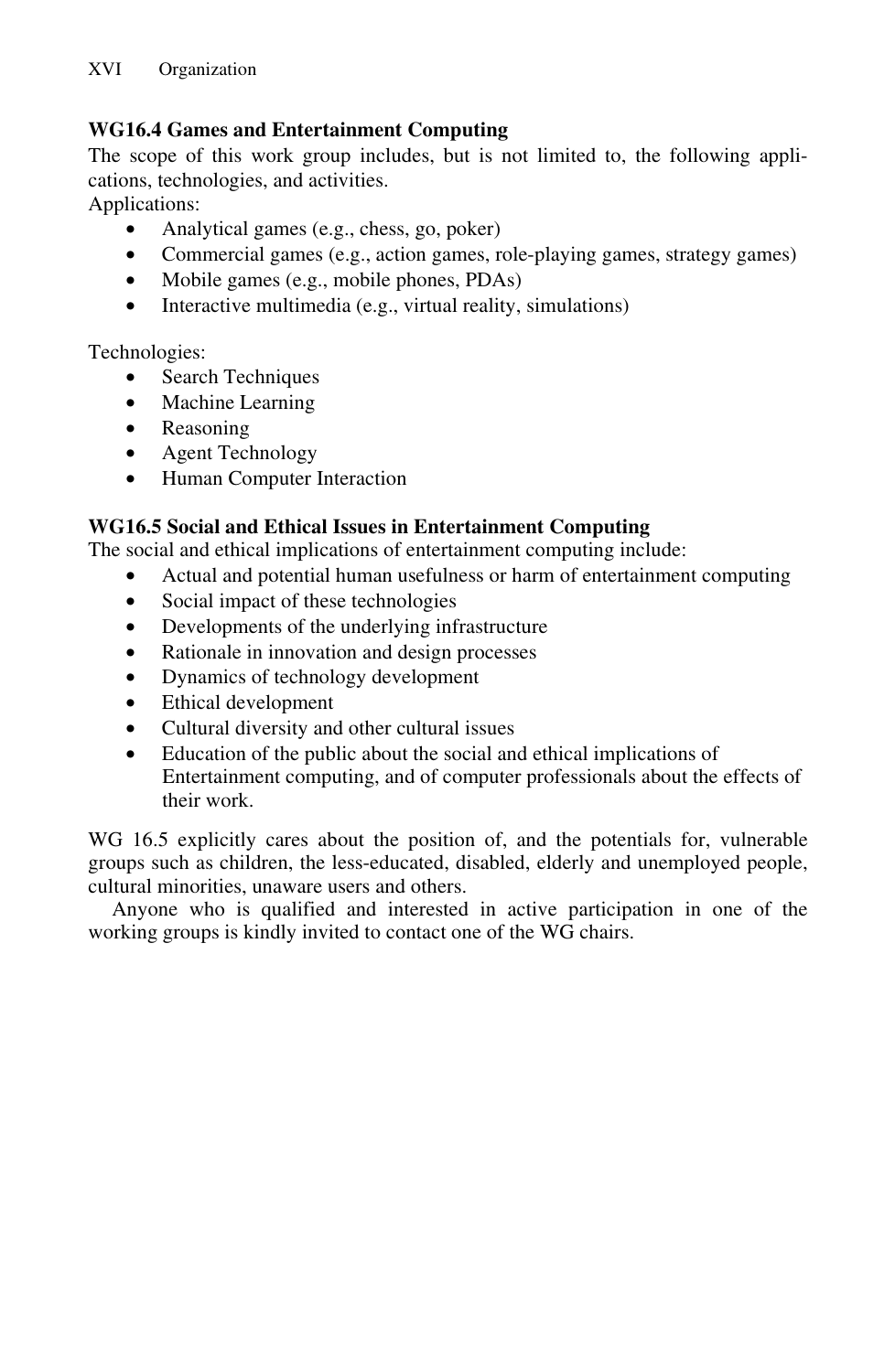# **Invited Speakers**

#### **Nicole Lazzaro**

Nicole Lazzaro is the leading expert on emotion and the fun of games. President of XEODesign, her 14 years of interactive research has defined the mechanisms of emotion that drive play. The result for her clients is that XEODesign has improved over 40 million player experiences, transforming them from boring time wasters to emotionally engaging games by reshaping the fun. To do this she has heightened the emotions that create more captivating play. More and more her clients ask her to explore new game mechanics to create new genres and reach new audiences.

 Her research on "Why People Play Games: 4 Keys to More Emotion without Story" has expanded the game industry's emotional palette beyond the stereotypical range of anger, frustration, and fear. Working for clients including Sony, LeapFrog, Sega, Ubisoft, PlayFirst and EA, Nicole has improved the player experiences for all levels of gamers in a wide range of genres and platforms including 3D adventures, casual games, camera based play and smart pens. Prior to founding XEODesign in 1992 and co-founding San Francisco State University's Multimedia Studies Program, Nicole earned a degree in Psychology from Stanford University and worked in film. Free white papers on emotion and games: www.xeodesign.com.

#### **Margeret Wallace**

Margaret Wallace is a Co-founder and CEO of Skunk Studios, a San Francisco-based game development group, known for creating high-quality original games for the mass market. Prior to the establishment of Skunk Studios, she produced and designed games and other interactive content for Shockwave.com and for Mattel's Hot Wheels brand. Margaret also collaborated on CDROM and online content while at Mindscape Entertainment (then encompassing SSIGames Online and RedOrb Games) and also at PF.Magic, creators of the pioneering "virtual life" series of "Petz" programs. Margaret is a Steering Committee member of the International Game Developers Association (IGDA) Online Games Group. She holds a B.S. with Distinction in Communication from Boston University and an MA from the University of Massachusetts/Amherst in Cultural Studies. Because her academic interests dealt largely with the intersection of popular culture and emerging technologies, Margaret was drawn into the world of games and its potential for engaging people on a worldwide scale.

#### **Steve Benford**

Steve Benford is Professor of Collaborative Computing. His research concerns new technologies to support social interaction across computer networks. Recently, this has focussed on collaborative virtual environments (CVEs) and has addressed issues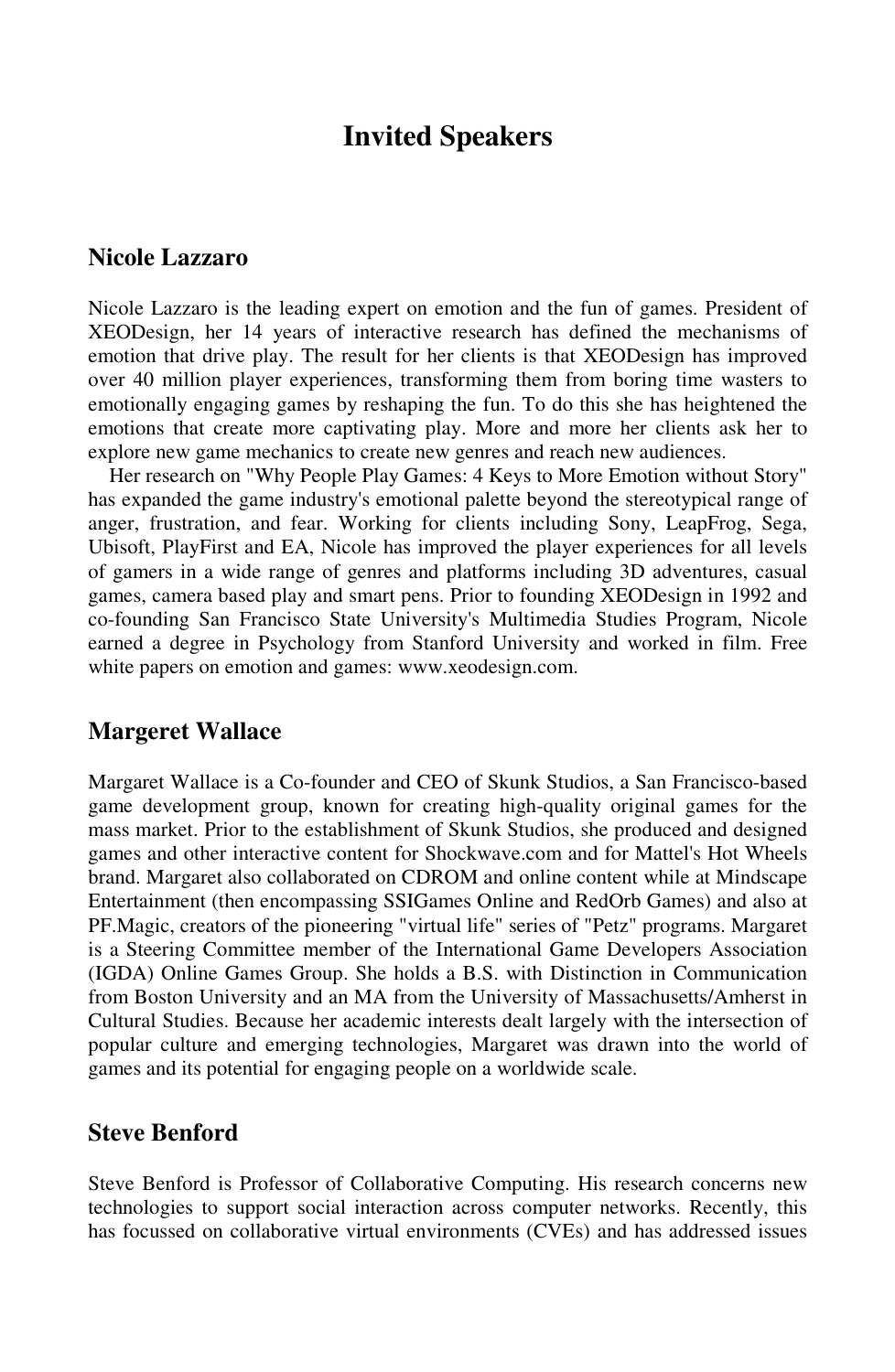such as socially inspired spatial models of interaction, user embodiment, information visualization and mixed reality interfaces. His research group has developed the MASSIVE CVE system and has collaborated with social scientists and psychologists to evaluate social interaction within MASSIVE through field trials and public demonstrations. Since 1992 he has been a principal investigator on four EPSRC grants (Virtuosi, The Distributed Extensible Virtual Reality Laboratory, Large-Scale Multi-user Distributed Virtual Reality and Multimedia Networking for Inhabited Television); an ESPRIT III Basic Research grant (COMIC); two ESPRIT IV Long-Term Research grants (eRENA and KidStory); an ACTS grant (COVEN); two UK HEFCE grants and four direct industry-funded grants. He has also been a coinvestigator on two UK ESRC and one UK MRC funded grants. Research income for these grants has exceeded £3 million pounds. Professor Benford is an editor of the CSCW journal and has served on the program committees of VRST 1998, SIGGROUP 1997, ECSCW 1993, ECSCW 1995 and ECSCW 1997. He presented his work at the Royal Society in 1995 and at the Royal Society of Edinburgh in 1996. He has published over 100 works including recent papers in ACM TOCHI, *The Computer Journal*, *Presence* and also at the ACM CHI, ACM CSCW, ACM VRST and IEEE ICDCS conferences.

# **Robert Stone**

Professor Bob Stone holds a Chair in Interactive Multimedia Systems at the University of Birmingham, UK, where he is Director of the Human Interface Technologies Team within the Department of Electronic, Electrical and Computer Engineering. He graduated from University College London in 1979 with a BSc in Psychology, and in 1981 with an MSc in Ergonomics (Human Factors), and currently holds the position of Visiting Professor of Virtual Reality (VR) within the Faculty of Medicine at Manchester University. As a result of his pioneering in-theatre human task analysis research, which led to the development of the world's first commercial VR keyhole surgery trainer (Procedicus MIST), now marketed by Mentice of Sweden, Bob holds the position of Director of Virtual Reality Studies for the North of England Wolfson Centre for Human-Centred Medical Technologies. In 1996, he became an Academician of the Russian International Higher Education Academy of Sciences (Moscow) and an Honorary Cossack in 2003. In 2000, Bob was accredited by General Klimuk, Director of Russia's Gagarin Space Centre as responsible for "introducing virtual reality into the cosmonaut space programme". Bob undertakes research into the human factors aspects of virtual/synthetic environments and serious gaming, with regular contributions to projects in the fields of defense part-task training, defense medicine and general surgery/health care.

# **Thore Graepel**

Thore Graepel is a researcher in the Machine Learning and Perception Group at Microsoft Research Cambridge. His current work is focused on the application of machine learning techniques to games. Previously, he was a postdoctoral researcher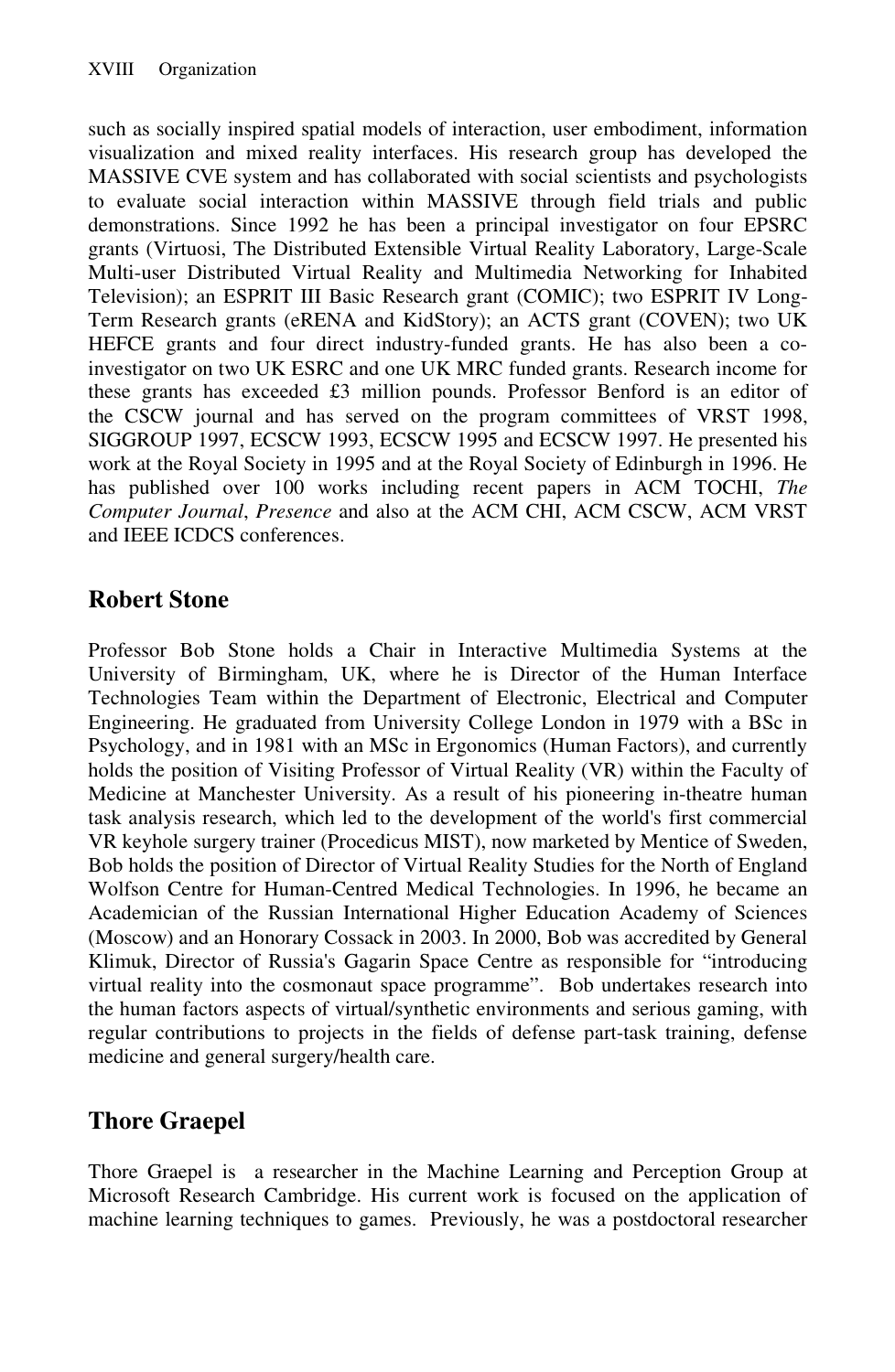at the Department of Computer Science at Royal Holloway, University of London working on learning theory and machine learning algorithms with Prof. John Shawe-Taylor.

Before that, he worked with Nici Schraudolph and Prof. Petros Koumoutsakos as a postdoctoral researcher at the Institute of Computational Science (ICOS) which is part of the Department of Computer Science of the Swiss Federal Institute of Technology, Zürich (ETH). Topics of research were machine learning and large-scale nonlinear optimization. He received his doctorate (Dr. rer. nat) from the Department of Computer Science of the Technical University of Berlin, where he was first a member of the Neural Information Processing group of Prof. Klaus Obermayer and later joined the Statistics group of Prof. Ulrich Kockelkorn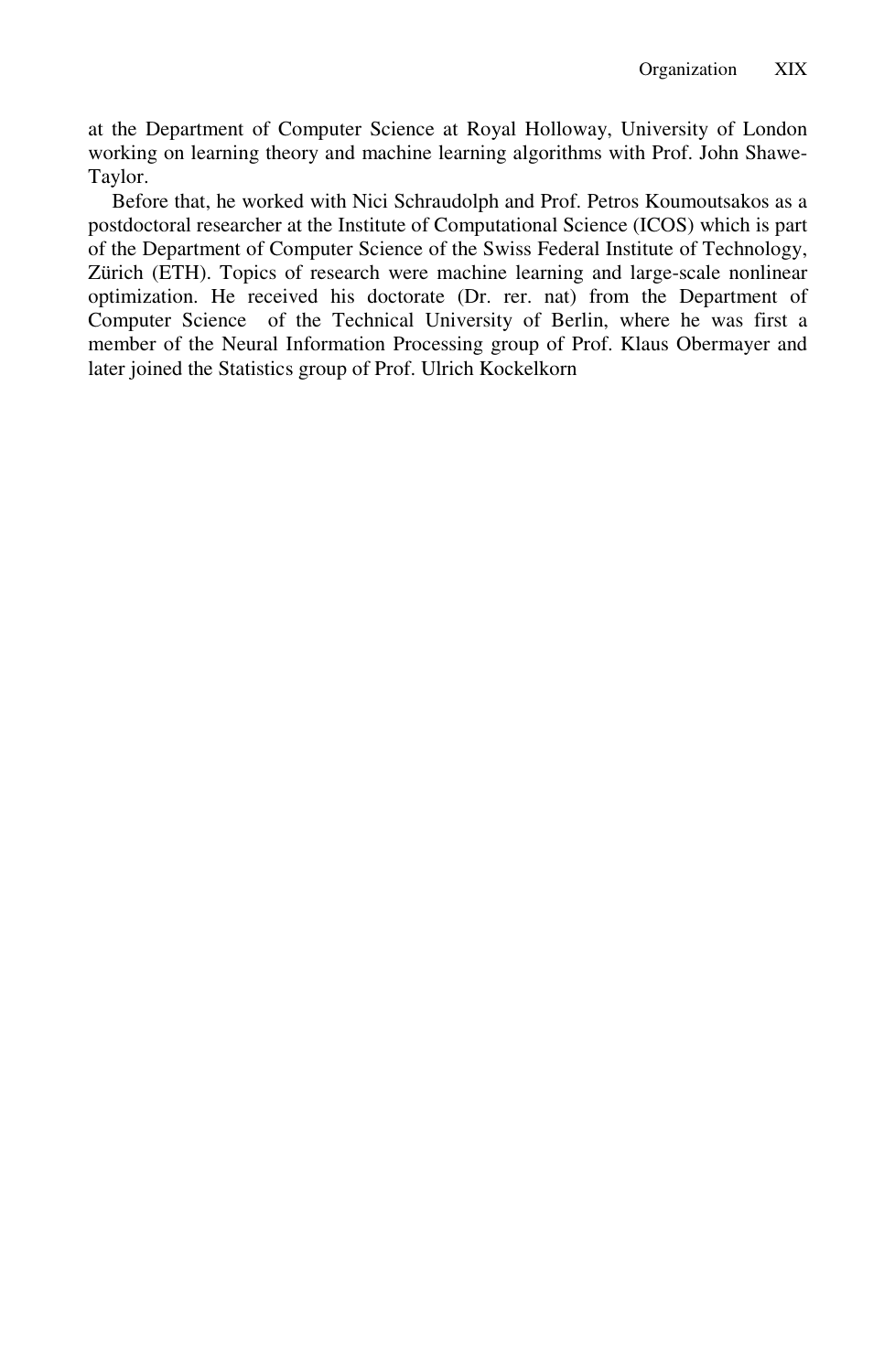# **Table of Contents**

# **Session 1: Agents**

| Dennis Reidsma, Herwin van Welbergen, Ronald Poppe,<br>Pieter Bos, Anton Nijholt                                                                                                       | 1  |
|----------------------------------------------------------------------------------------------------------------------------------------------------------------------------------------|----|
| An Emotional Path Finding Mechanism for Augmented Reality<br>José A. Mocholí, José M. Esteve, Javier Jaén, Raquel Acosta,<br>Pierre Louis Xech                                         | 13 |
| Pieter Bos, Dennis Reidsma, Zsófia Ruttkay,<br>Anton Nijholt                                                                                                                           | 25 |
| Animal Controlled Computer Games: Playing Pac-Man Against Real<br>Wim van Eck, Maarten H. Lamers                                                                                       | 31 |
| Session 2: Cultural and Psychological Metrics                                                                                                                                          |    |
| Leaving a Message with the PaPeRo Robot: The Effect of Interaction<br>Experience with Real or Virtual PaPeRo on Impression Evaluation<br>Takanori Komatsu, Tomoki Iwaoka, Misako Nambu | 37 |
| Passive Interactivity, an Answer to Interactive Emotion<br>Nelson Zagalo, Ana Torres, Vasco Branco                                                                                     | 43 |
| Entertainment on Mobile Internet Services: From the Korean Consumer<br>Seongil Lee, Joo Eun Cho                                                                                        | 53 |
| Experimental Approach for Human Perception Based Image Quality<br>Assessment<br>Jin-Seo Kim, Maeng-Sub Cho, Bon-Ki Koo                                                                 | 59 |
|                                                                                                                                                                                        |    |

# **Session 3: Transforming Broadcast Experience**

| Interaction and Participation in Radio Plays: A Novel Approach                                               |     |
|--------------------------------------------------------------------------------------------------------------|-----|
| to an Old Medium $\dots \dots \dots \dots \dots \dots \dots \dots \dots \dots \dots \dots \dots \dots \dots$ | -69 |
| André Melzer, Michael Herczeg, Oliver Jeskulke                                                               |     |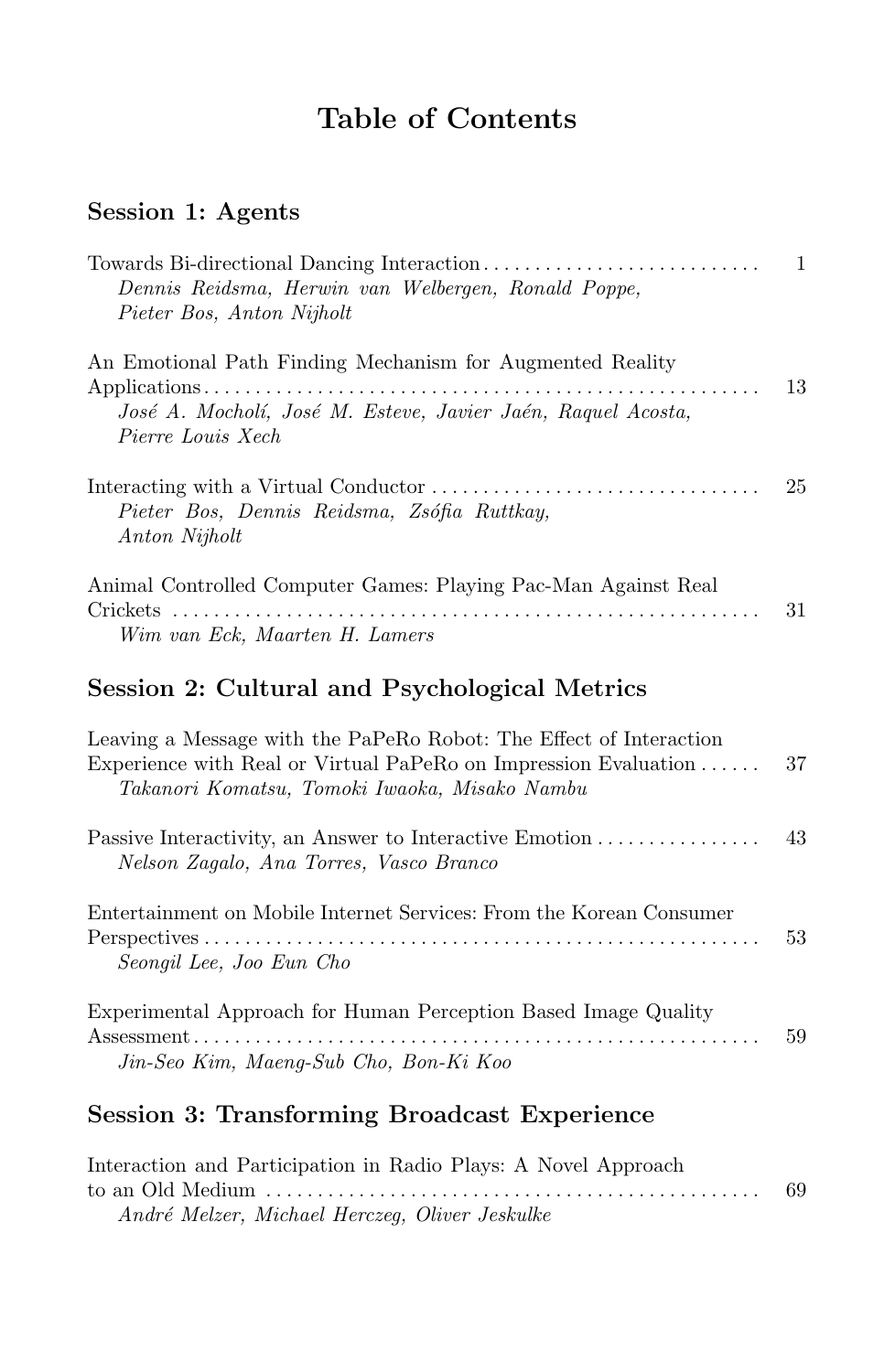| Real-Time Monitoring System for TV Commercials Using Video<br>Sung Hwan Lee, Won Young Yoo, Young-Suk Yoon | -81 |
|------------------------------------------------------------------------------------------------------------|-----|
| Interactive Dramaturgy by Generating Acousmêtre in a Virtual<br>Wendy Ann Mansilla                         | 90  |

# **Session 4: Culture, Place, Play**

| Exposure to Violent Video Games and Desensitization to Violence<br>Jeanne B. Funk                                                                          | 96 |
|------------------------------------------------------------------------------------------------------------------------------------------------------------|----|
| Ben Salem, Matthias Rauterberg, Ryohei Nakatsu                                                                                                             |    |
| Backseat Playgrounds: Pervasive Storytelling in Vast Location Based<br>John Bichard, Liselott Brunnberg,<br>Marco Combetto, Anton Gustafsson, Oskar Juhlin |    |

# **Session 5: Display Technology**

| Layered Multiple Displays for Immersive and Interactive<br>Gun A. Lee, Ungyeon Yang, Wookho Son                                                                          |  |
|--------------------------------------------------------------------------------------------------------------------------------------------------------------------------|--|
| Design and Implementation of a Fast Integral Image<br>Bin-Na-Ra Lee, Yongjoo Cho, Kyoung Shin Park,<br>Sung-Wook Min, Joa-Sang Lim, Min Cheol Whang,<br>Kang Ryoung Park |  |
| A Neural Classifier for Anomaly Detection in Magnetic Motion<br><i>Lain Miller, Stephen McGlinchey</i>                                                                   |  |
| Multichannel Distribution for Universal Multimedia Access in Home<br>Frederik De Keukelaere, Davy Van Deursen,<br>Rik Van de Walle                                       |  |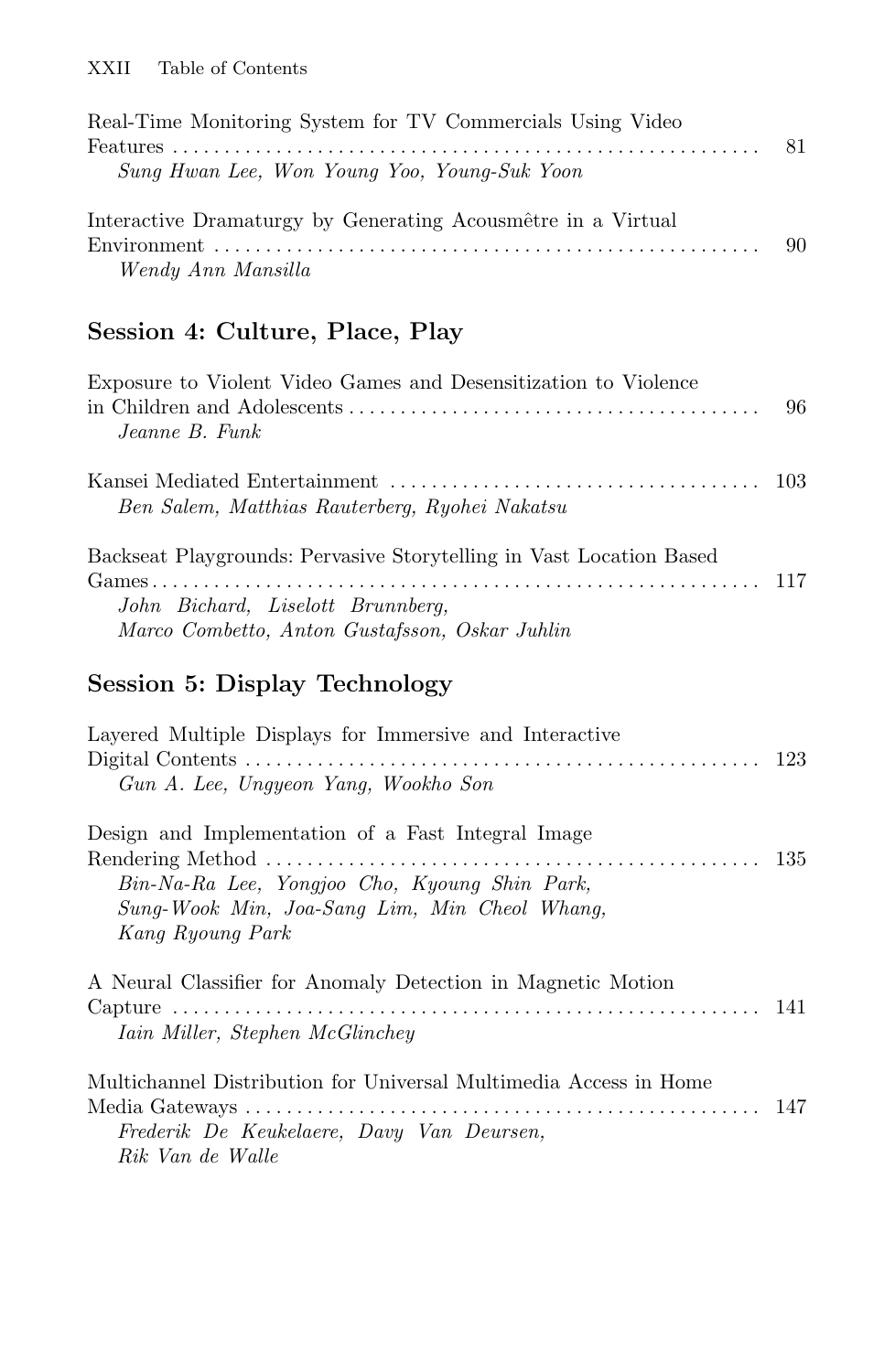# **Session 6: Authoring Tools 1**

| Language-Driven Development of Videogames: The $\langle e$ -Game>                                                                |  |
|----------------------------------------------------------------------------------------------------------------------------------|--|
| Pablo Moreno-Ger, Iván Martínez-Ortiz, José Luis Sierra,<br>Baltasar Fernández Manjón                                            |  |
| Architecture of an Authoring System to Support the Creation<br>Kozi Miyazaki, Yurika Nagai, Anne-Gwenn Bosser,<br>Ryohei Nakatsu |  |
| Applying Direct Manipulation Interfaces to Customizing Player<br>Marco Gillies                                                   |  |
| Programmable Vertex Processing Unit for Mobile Game<br>Tae-Young Kim, Kyoung-Su Oh, Byeong-Seok Shin, CheolSu Lim                |  |

# **Session 7: Object Tracking**

| Vision-Based Real-Time Camera Matchmoving with a Known<br>Bum-Jong Lee, Jong-Seung Park, Mee Young Sung                 |  |
|-------------------------------------------------------------------------------------------------------------------------|--|
| <b>OHAJIKI</b> Interface: Flicking Gesture Recognition with a High-Speed<br>Toshiki Sato, Kentaro Fukuchi, Hideki Koike |  |
| The Smart Dice Cup: A Radio Controlled Sentient Interaction<br>Carsten Magerkurth, Timo Engelke, Carsten Röcker         |  |

# **Session 8: Edutainment**

| Peter Kiefer, Sebastian Matyas, Christoph Schlieder |  |
|-----------------------------------------------------|--|
|                                                     |  |
|                                                     |  |
| Marco A. Gómez-Martín, Pedro P. Gómez-Martín,       |  |
| Pedro A. González-Calero                            |  |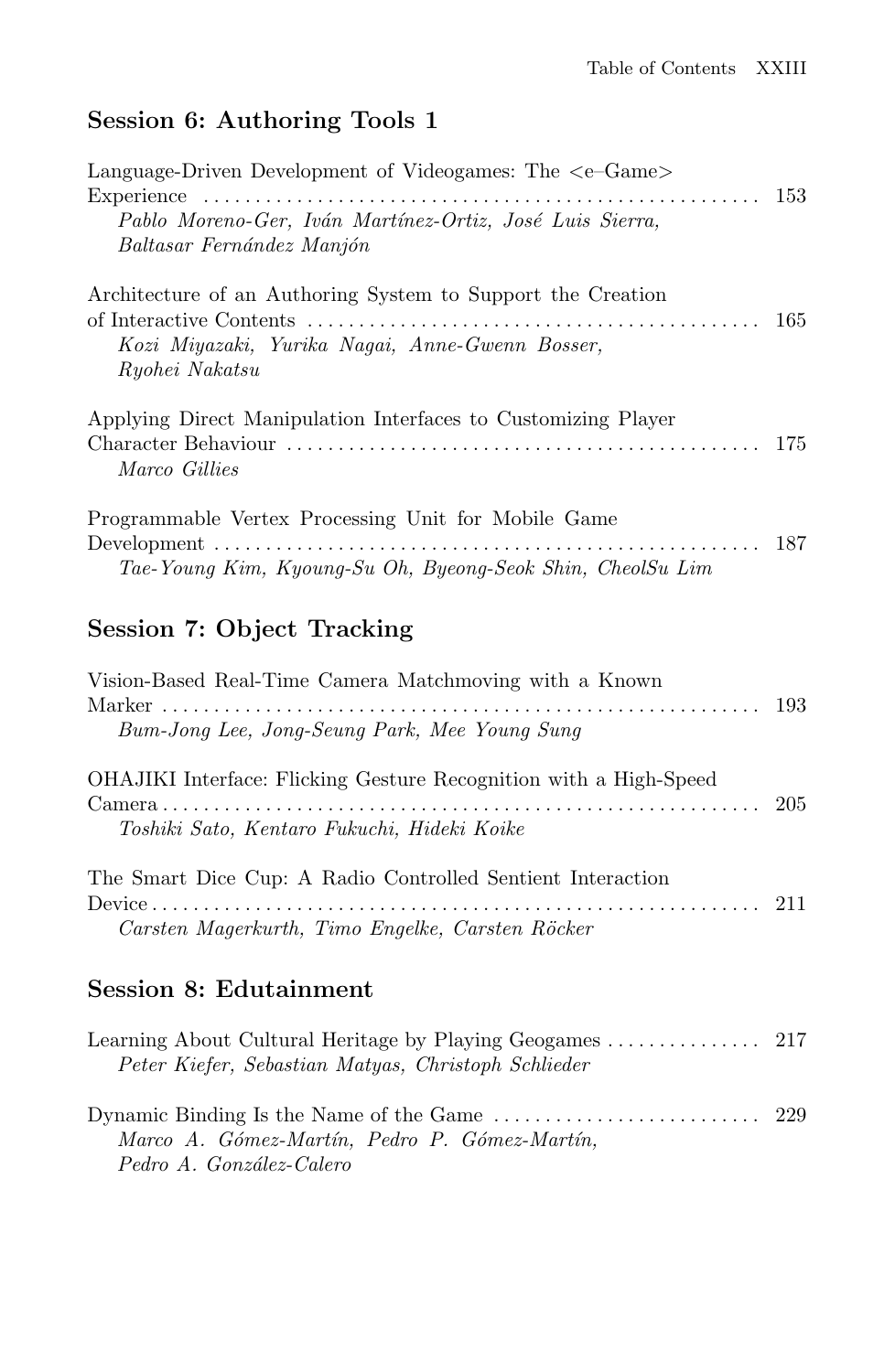| Lessons Learned from Designing a Virtual Heritage Entertainment |  |
|-----------------------------------------------------------------|--|
|                                                                 |  |
| Kyoung Shin Park, Yongjoo Cho, Soyon Park                       |  |

# **Session 9: Network Games**

| A Dynamic Load Balancing for Massive Multiplayer Online Game<br>Jungyoul Lim, Jaeyong Chung, Jinryong Kim, Kwanghyun Shim                                                                                                      |  |
|--------------------------------------------------------------------------------------------------------------------------------------------------------------------------------------------------------------------------------|--|
| My Photos Are My Bullets - Using Camera as the Primary Means<br>Riku Suomela, Ari Koivisto                                                                                                                                     |  |
| Enjoyment or Engagement? Role of Social Interaction in Playing<br>Massively Mulitplayer Online Role-Playing Games (MMORPGS)  262<br>Vivian Hsueh-Hua Chen, Henry Been-Lirn Duh,<br>Priscilla Siew Koon Phuah, Diana Zi Yan Lam |  |

# **Session 10: Authoring Tools 2**

| Xiaomao Wu, Lizhuang Ma, Can Zheng, Yanyun Chen,                  |  |
|-------------------------------------------------------------------|--|
| Ke-Sen Huang                                                      |  |
|                                                                   |  |
|                                                                   |  |
| HongJung Son, JungHyun Han                                        |  |
|                                                                   |  |
| Discovery of Online Game User Relationship Based on Co-occurrence |  |
|                                                                   |  |
| Ruck Thawonmas, Yuki Konno, Kohei Tsuda                           |  |

# **Posters**

| Mobile Phone Gaming (A Follow-Up Survey of the Mobile Phone           |  |
|-----------------------------------------------------------------------|--|
|                                                                       |  |
| Tobias Fritsch, Hartmut Ritter, Jochen Schiller                       |  |
|                                                                       |  |
| Designing a Story Database for Use in Automatic Story Generation  298 |  |
| Katri Oinonen, Mariët Theune, Anton Nijholt, Jasper Uijlings          |  |
|                                                                       |  |
| An Efficient Algorithm for Rendering Large Bodies of Water  302       |  |
| Ho-Min Lee, Christian Anthony L. Go, Won-Hyung Lee                    |  |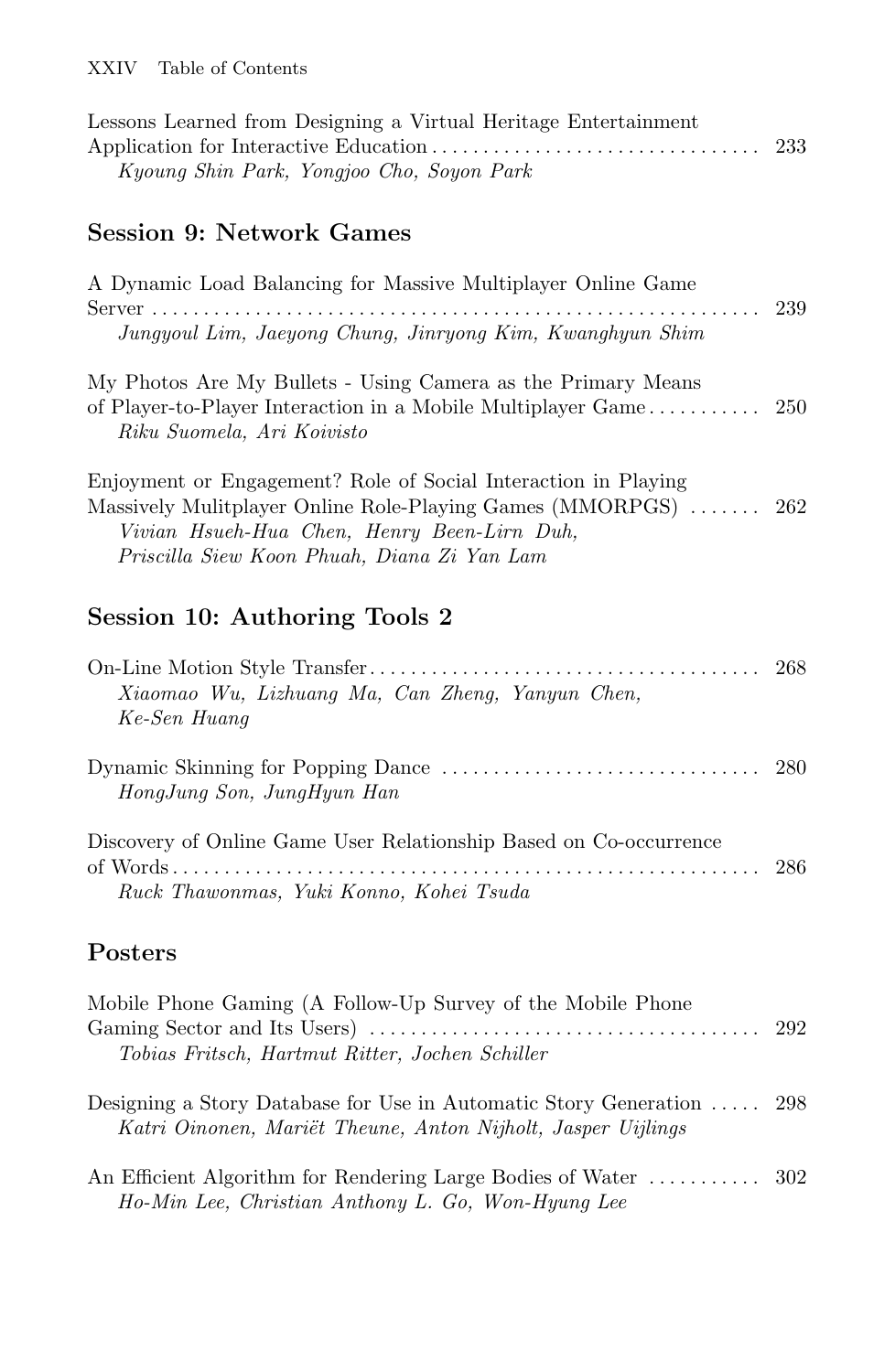| Forbidden City Explorer: A Guide System That Gives Priority<br>Jun Munemori, Thai Minh Tri, Junko Itou                                                                                    | 306 |
|-------------------------------------------------------------------------------------------------------------------------------------------------------------------------------------------|-----|
| Reinforcement Learning of Intelligent Characters in Fighting Action<br>$Games \ldots \ldots \ldots$<br>Byeong Heon Cho, Sung Hoon Jung, Kwang-Hyun Shim,<br>Yeong Rak Seong, Ha Ryoung Oh | 310 |
| Capturing Entertainment Through Heart Rate Dynamics in the<br>Georgios N. Yannakakis, John Hallam, Henrik Hautop Lund                                                                     | 314 |
| Design Implications of Social Interaction in Online Games<br>Kuan-Ta Chen, Chin-Laung Lei                                                                                                 | 318 |
| TEMPEST: A Text Input System for Musical Performers<br>Yoshinari Takegawa, Tsutomo Terada, Shojiro Nishio                                                                                 | 322 |
| Design Strategies for Enhancing Experience-Based Activities<br>Lena Pareto, Ulrika Lundh Snis                                                                                             | 326 |
| Imitating the Behavior of Human Players in Action Games<br>Atsushi Nakano, Akihito Tanaka, Junichi Hoshino                                                                                | 332 |
| Electronic Treasure Hunt: Real-Time Cooperation Type Game That<br>Jun Munemori, Shunsuke Miyai, Junko Itou                                                                                | 336 |
| Design of Positive Biofeedback Using a Robot's Behaviors<br>Nagisa Munekata, Naofumi Yoshida, Shigeru Sakurazawa,<br>Yasuo Tsukahara, Hitoshi Matsubara                                   | 340 |
| Social Landscapes: Visual Interface to Improve Awareness in Human<br>Yuya Nomata, Junichi Hoshino                                                                                         | 350 |
| Bare Hand Interface for Interaction in the Video See-Through HMD<br>Taejin Ha, Woontack Woo                                                                                               | 354 |
| Studying User Experience with Digital Audio Players<br>Sascha Mahlke                                                                                                                      | 358 |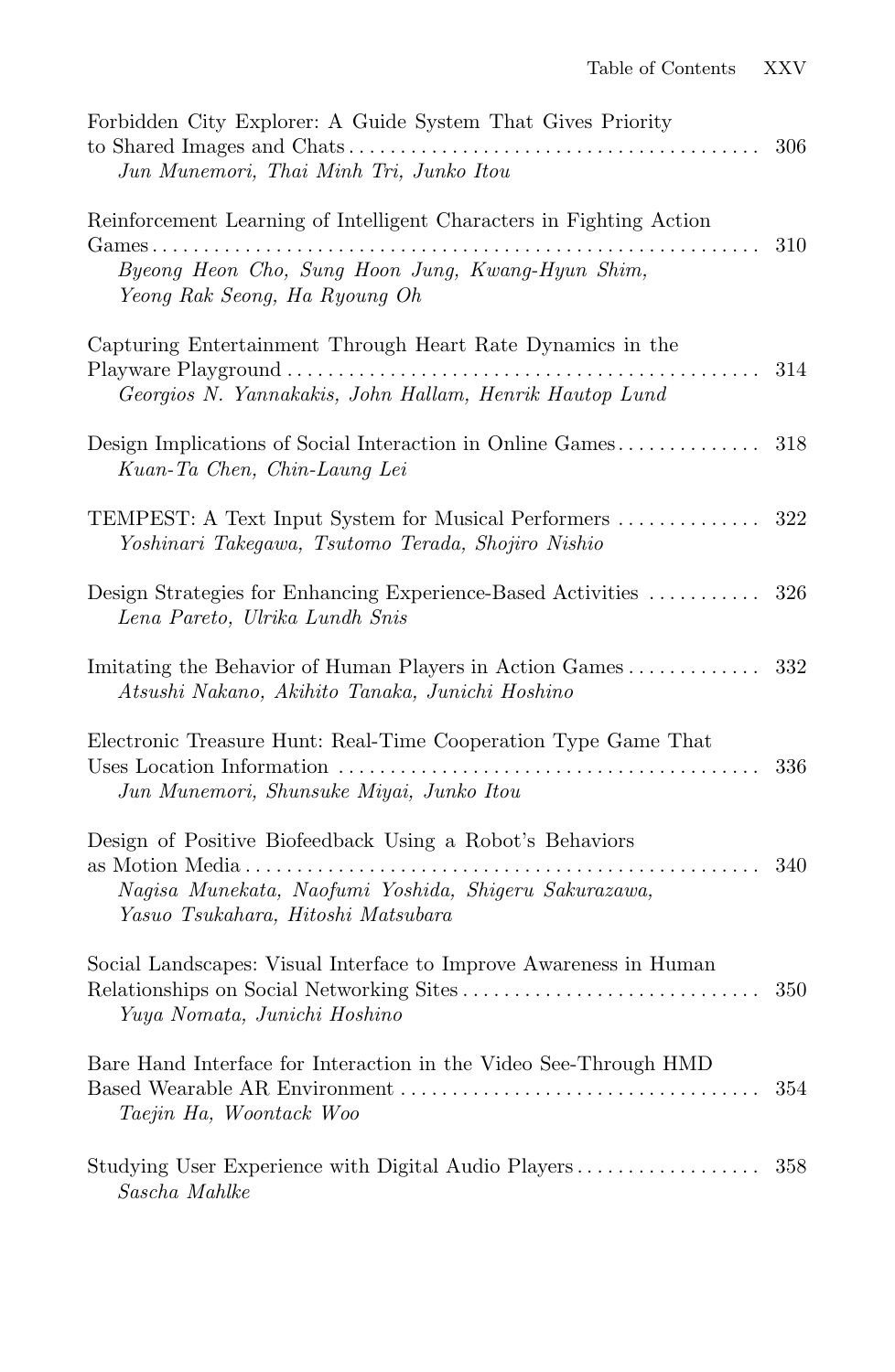| The Development of a Collaborative Virtual Heritage Edutainment                                                                        | 362 |
|----------------------------------------------------------------------------------------------------------------------------------------|-----|
| Hyung-Sang Cho, Binara Lee, Sora Lee, Youngjae Kim,<br>Yongjoo Cho, Seung-Mook Kang, Soyon Park, Kyoung Shin Park,<br>Minsoo Hahn      |     |
| Clustering of Online Game Users Based on Their Trails Using<br>Ruck Thawonmas, Masayoshi Kurashige, Keita Iizuka,<br>Mehmed Kantardzic | 366 |
| Communication Supports for Building World Wide Internet Game                                                                           | 370 |
| Jonghun Park, Seung-Kyun Han, Mi Kyoung Won, Young-Chae Na                                                                             |     |
| Hardcore Gamers and Casual Gamers Playing Online Together<br>Anne-Gwenn Bosser, Ryohei Nakatsu                                         | 374 |
| Yongwan Kim, Yongseok Jang, Wookho Son, Kyeonghwan Kim                                                                                 | 378 |
| In-Gu Kang, JungHyun Han                                                                                                               |     |
| Vision-Based Bare-Hand Gesture Interface for Interactive Augmented<br>Jong-Hyun Yoon, Jong-Seung Park, Mee Young Sung                  | 386 |
| Bing Tang, Zhigeng Pan, ZuoYan Lin, Le Zheng                                                                                           | 390 |
| A Vision-Based Non-contact Interactive Advertisement with a Display<br>Wall<br>Tetsuo Fukasawa, Kentaro Fukuchi, Hideki Kokie          | 394 |
| "SplashGame": A Ludo-educative Application Based on Genre and<br>Marion Latapy, Philippe Lopistéguy, Pantxika Dagorret                 | 398 |
| Kyoung-su Oh, Tae-gyu Ryu                                                                                                              | 402 |
| A Chording Glove for Games: Development of a Wearable<br>Game Device<br>.                                                              | 406 |
| Seongil Lee, Jong Gon Kim, Byung Geun Kim                                                                                              |     |